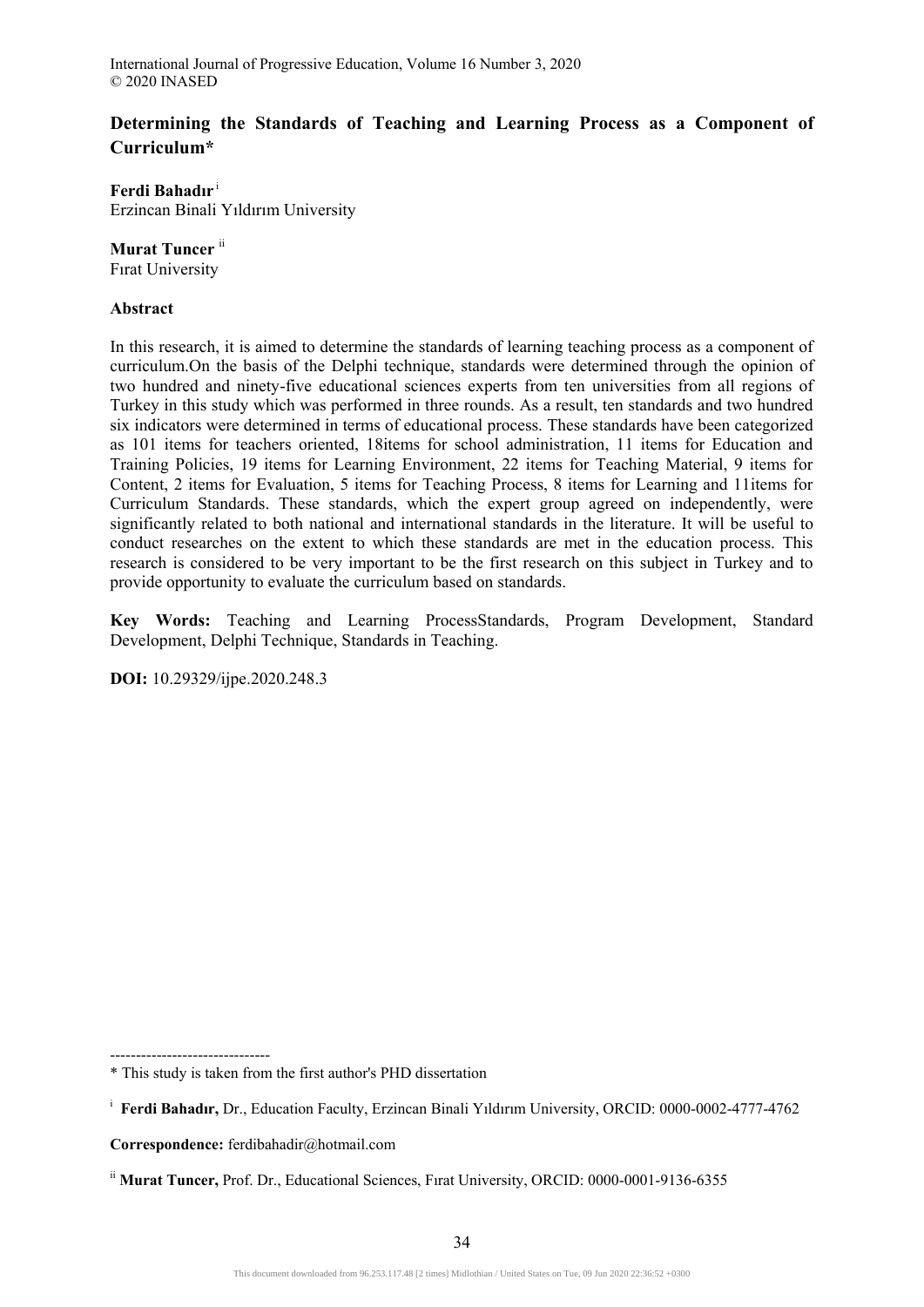## **INTRODUCTION**

Standards which are determined by an authority, tradition or common understanding are models or examples that must be followed.(Richardson, 1994:16). Çağlar and Kılıç (2008:49) define standards as unity in production, measurement experiment, and meaning. The British Standards Institute refers standards as instruments (BSI, 2018) which provide trustworthy basis to the people who have same expectations about a product. Likewise, Education standards are defined as indicators that allow educational institutions to reach certain targets in various aspects and not to fall below a specific target. (NEASC, 2009 Cit. by Bakioğlu and Baltacı, 2010). In other words, training standards are also referred as criteria to evaluate the quality of education. (NRC, 1996).

Sweeny (1999) states that the education standards question the expectations of education and enable these expectations to be evaluated. Moreover; that teachers and students have the knowledge and skills they need for success in terms of standards (and the expectation of the parents from students) are crucial. In addition, education standards help teachers and students not only have the knowledge and skills they need to succeed, (Common Basic State Standards (CCSS), 2018), but also enable students to focus on the goals they need to learn (Great Schools, 2015).

Educational institutions can make their own self-evaluations with the standards, present their current situation and determine the aspects which must be developed (MEB, 2015). In this context, standards provide criteria to evaluate whether the progress towards a national target in science learning and teaching is ensured or not (National Research Council (NRC), 1996). On the other hand, they offer a common language for reforming studies.

In the literature, there is some criticism about the standard phenomenon in education. While Darling-Hammond (1999:37) states that standards cannot solve poor quality schools, stereotyped curriculum, unfair distribution of resources or social support problems of children and young people, Lachat (1994) states that the standards developed by consensus will increase the learning levels of the students by creating equal opportunities. Barton (2009), who makes an assessment for the teachers, thinks that standard-based education may bring certain limitations, it can put teacher's creativity at risk and create imbalances in the distribution of school subjects. Doherty (2003:9), who opposes this view, claims that the standards clearly define the roles and responsibilities of educational institutions and make teachers feel more confident in implementing the curriculum. Lachat (1994) draws attention to the fact that failure of standards during the development, implementation and conclusion stages due to inattention and inequality may end up with unexpected outcomes. In addition, it is stated that the government's forming standards according to their own political policies (Pring, 1992) and manipulating standards (Carmichael, Martino, Porter-Magee and Wilson, 2010) may prevent standards to achieve their goals. Wiles (2016:27) emphasizes that standards should be seen as tools rather than goals. Malone and Nelson (2006) states that determining the values that students and teachers must have in order to be responsible, conscious and sensitive citizens should become integral parts of the standards. On the other hand, Bellour (2017) criticises this issue in terms of scope and stresses that the teaching of standards should be directed not only externally, but also internally. Erişen (2003) thinks that it is possible to eliminate the errors by determining the standards for all the elements in the education system. Göksoy (2012) conveys the views of Cavanaugh (2002) on this subject and points out that there should be standards regarding how effective and efficient implementation of teachinglearning process components (teaching methods, materials, learning process, activities, content etc.) in order to ensure quality in education. Furthermore, if we want to talk about the quality of students and teachers and to make an evaluation, there must be the universal, acceptable, valid standards (Göksoy, 2014).

Although countries such as the United States, the United Kingdom and Australia have set various standards both nationally and regionally (Departmen for Education, 2013; AITSL, 2018; CCSS, 2018; NPBEA, 2015; TESOL, 2017; CDE, 2011; Utah Effective Teaching Standards, 2011; NDESPB, 2017; NSTA, 2003), there are only standards about Secondary Education Institutions and Preschool and Primary Education Standards determined by the Ministry of National Education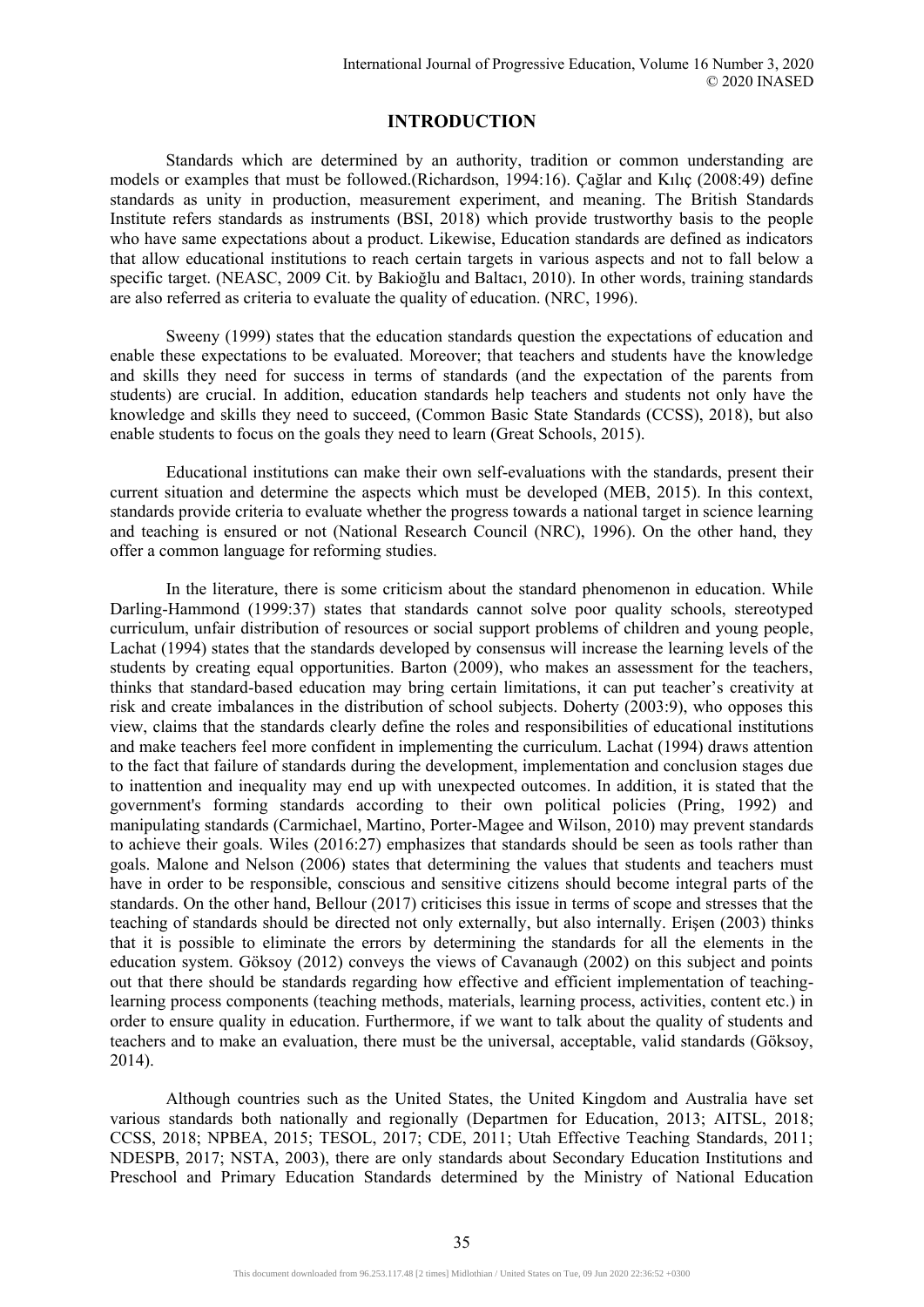(MONE) and teacher training standards determined by Council of Higher Education in Turkey (Beltekin, Özdemir, Yılmaz, Akkalkan). The lack of research on standards in Turkey leads to the lack of standards-based assessments. Therefore, the evaluation products are generally based on objective measurements and the diagnosis of events and cases. Besides, due to the lack of standards, comparing Turkey with other countries in the world can not be possible. Acceptances in the field regarded to teaching and evaluation of standards will only be meaningful with the determination of these standards and research in the field.

## **METHOD**

The research was conducted according to descriptive survey model. Survey models are now accepted in the literature and as Karasar (2009:77) defined it as "a *research aimed at describing the situation in the past or present as it is*".

The research was conducted on the basis of Delhi technique. The aim of the Delphi technique is to provide a common consensus of selected experts on the subject. Delphi technique which is performed in three rounds, firstly aims at determining the research and selecting the experts. Once the expert group is determined, their opinions are asked through one or more questions about the subject. After the answers to the questions are examined, grouped and placed in an order, they are sent to the experts again in the second round and they are asked to examine, defend or change these answers. The new questionnaire, which is shaped according to the feedback, is sent to the experts in the third round and final questionnaire is formed (Demirel, 2011:86-88).

### **Population and Sample**

The research population consists of the instructors who work in educational sciences department of education faculties of universities in Turkey. Purposeful sampling method was used in the sample selection. In the selection of the sample, it was aimed to select the instructors who are expert in the research subject. Initially, seven universities from seven regions of the country (Artvin Çoruh University, Gazi University, Yıldız Technical University, Çukurova University, Muğla Sıtkı Koçman University, Fırat University and Dicle University) were chosen as samples for the research. However, due to the insufficiency of the number of instructors in these universities, their unwillingness to participate in the research and to give feedback for the research, Recep Tayyip Erdoğan University, Kahramanmaraş Sütçü İmam University and Erzincan BinaliYıldırım University were added to the research.

Of all sample, 15 (5,1%) participants are from Artvin Çoruh University, 20 (6,8%) from Recep Tayyip Erdogan University, 92 (31,2%) from Gazi University, 28 (9%) from Yıldız Technical University, 27 (9.2%) from Çukurova University, 10 (3.4%) from Kahramanmaraş Sütçü İmam University, 43 (14.6%) from Muğla Sıtkı Koçman University, 16 (%5,4) from Erzincan Binali Yıldırım University, 27 (9.2%) from Fırat University and 17 (5.8%) participants are from Dicle University. When it comes to the distribution of these instructors according to their specialties, 95 (32.2%) of them are working at Curriculum and Instruction department, 67 (22.7%) of them are at Education Administration department, 89 (30.2%) of them are at Psychological Counseling and Guidance department and 44 (14.9%) of them are working at Measurement and Evaluation department. When it comes to the titles of the participants, 46 (15,6%) of them are professors, 56  $(19.0\%)$  of them are associate professors, 83 (28,1%) of them are dr. instructors, 13 (4,4%) of them are dr. researchers, 83 (28.1%) of them are researchers, 5 (1.7%) of them are dr. lecturers and 9 (3.1%) of them are lecturers.

#### **Data Collection Tools**

The data collection tool of the research took its final form as a result of the Delphi process. Data collection tool consisting of a series of open-ended questions in the first round became a survey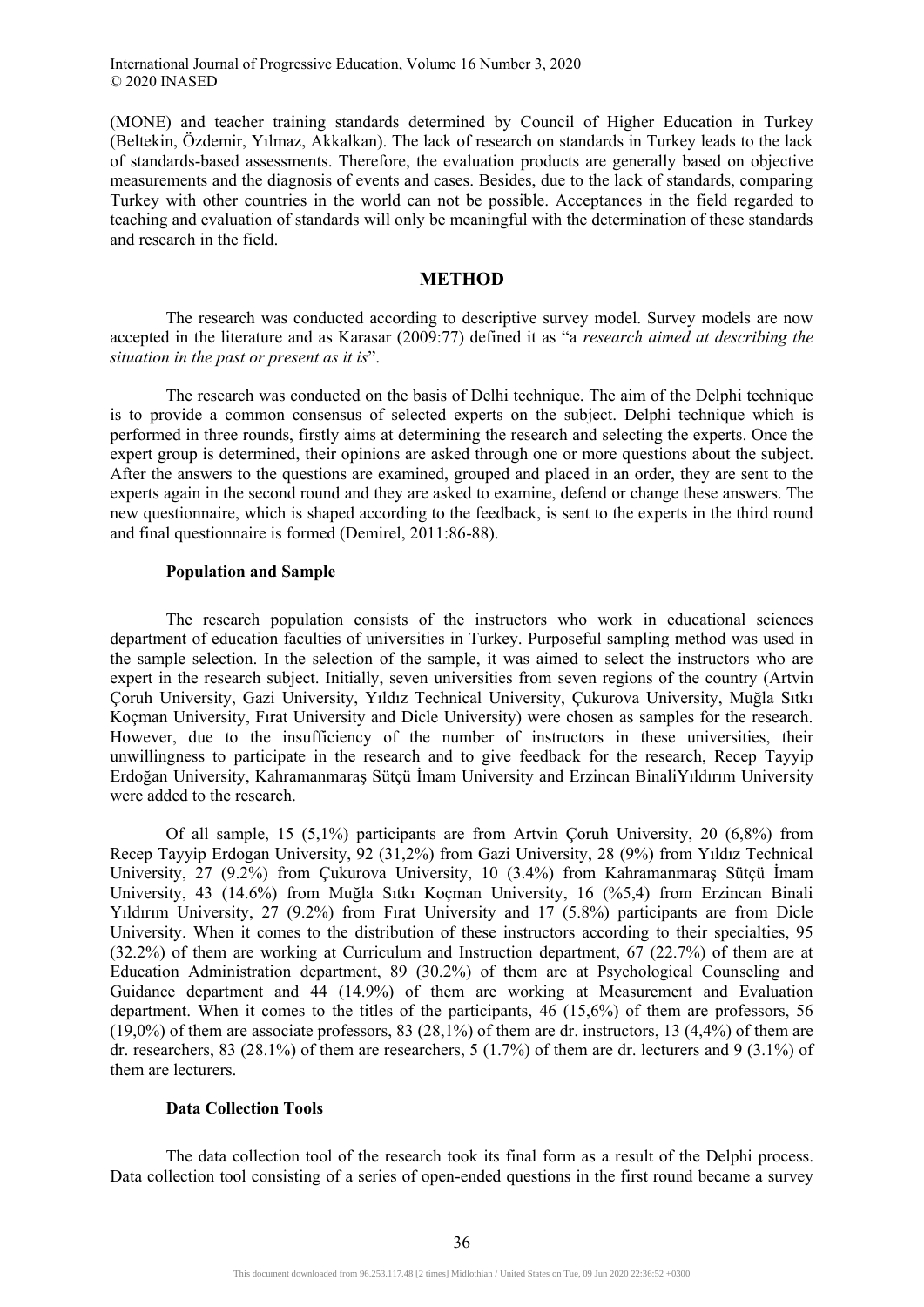in the third round. In the data collection tool, there are questions aiming at determining the demographic features of the lecturers, two open-ended questions about the opinions of the instructors about the standards of the education (teaching-learning process) and one open-ended question questioning the views of the participants for the overall research. Validity of the data collection tool was ensured through the review of three field experts. The opinions obtained through the application of data collection tool were coded by different researchers and these codes were compared.

In the second round of the study, the experts were asked to evaluate the views coded in the first round. In this round, experts have accepted some of the themes, and some have been rejected due to several reasons.Accepted or rejected opinions were turned into questionnaires and submitted to the experts' opinions in the third round.

## **Data Analysis**

The opinions obtained in the first round of the research were analyzed by using content analysis and descriptive analysis. In the content analysis, existence of certain words and concepts in a cluster of text are analyzed in terms of meanings and relations and inferences are formed about the messages in the texts (Büyüköztürk, Kılıç-Çakmak, Akgün, Karadeniz and Demirel, 2015:246). The views of the instructors obtained from the first round were coded by three different field experts. The opinions encoded by the experts were compared and the correspondence rates were examined in the literature. As a result of comparisons, 96% concordance was obtained.The fact that the expert opinions are simple and short can be shown as another factor which facilitates the coding process and causes the high percentage of compatibility.

In the second round, the arithmetic mean and standard deviation values of the responses to the items were calculated and the direction and the size of the change were tried to be determined. In the last round, the mean and standard deviation values of the items have been calculated and a common opinion has been tried to be obtained. It was decided whether there was a consensus on the acceptance, correction or exclusion of the standards or not by the participants through the mean values of the responses to the standards. In the evaluations made in this respect, the values in Table 1 are taken into consideration.

| Intervals     | For acceptance / rejection of items | For exclusion of items           |
|---------------|-------------------------------------|----------------------------------|
| $1,00-1,80$   | <b>Strogly Disagree</b>             | Absolutely Should Not Be Removed |
| $1,81-2,60$   | Disagree                            | Should Not Be Removed            |
| $2,61-3,40$   | Indecisive                          | Indecisive                       |
| 3.41-4.20     | Agree                               | Should Be Removed                |
| $4,21 - 5,00$ | <b>Totally Agree</b>                | Absolutely Should Be Removed     |

### **Table 1. Consensus evaluation intervals**

In Table 1, the level of opinion corresponding to the scoring of five likert type questionnaire is given. Accordingly, the items in "Agree" (3,41-4,20) and "Totally Agree" (4,21-5,00) were interpreted as an indication of the fact that the standards were accepted. Besides, for the standards proposed to be excluded from the scope of the questionnaire, the opinions of "*Should Be Removed"* (3,41-4,20) and "Absolutely Should Be Removed" (4,21-5,00) were used.

## **FINDINGS**

After the opinions obtained in the first round of the research were coded by researchers, 10 standards and 253 indicators were determined. Table 2 shows the quantitative distributions of the standards and the indicators that appear according to the opinions obtained from the first round.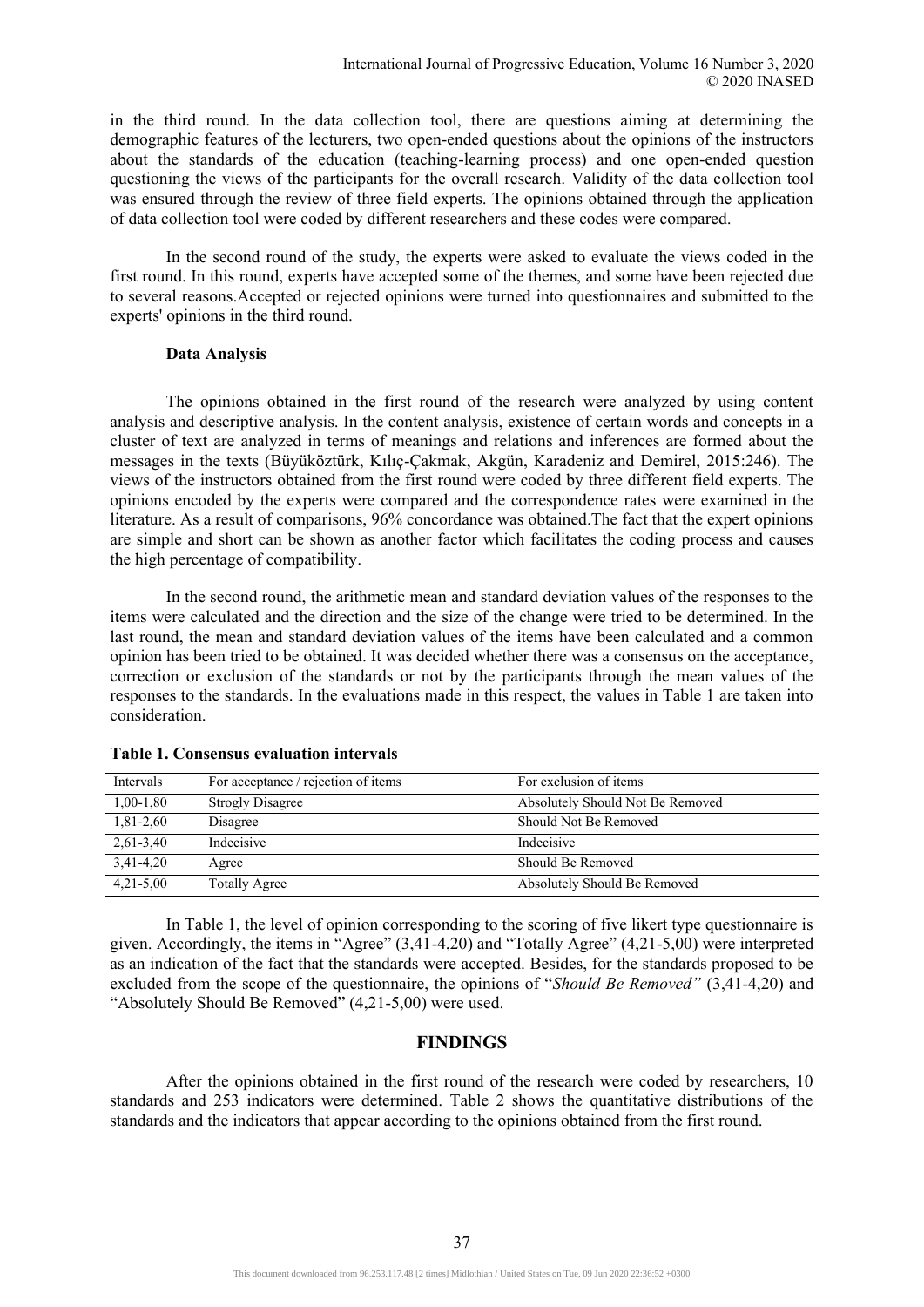| Standard                                |     | $\frac{0}{0}$ |
|-----------------------------------------|-----|---------------|
| <b>Standards for Teacher</b>            | 135 | 53,4          |
| Standards for School Administration     | 19  | 7,5           |
| <b>Standards for Education Policies</b> | 11  | 4,3           |
| <b>Learning Environment Standards</b>   | 20  | 7,9           |
| <b>Standards for Materials</b>          | 25  | 9,9           |
| <b>Content Standards</b>                | 9   | 3,6           |
| <b>Evaluation Standards</b>             |     | 1.9           |
| <b>Course Process Standards</b>         |     | 3,6           |
| Standards for Learning                  | 8   | 3,1           |
| <b>Standards for Curriculum</b>         | 12  | 4,8           |
| <b>TOTAL</b>                            | 253 | 100           |

**Table 2. Standards and Sub-Standards Resulting from the 1st Delphi Tour** 

Of all the standards in Table 2, 135 (53.4%) are for the Teacher, 19 (7.5%) for Administration, 11 (4.3%) for Education Policy and 20 (7.9%) for Learning, 25 (9.9%) for materials, 9 (3.6%) for content, 5 (1.9%) for evaluation, 9 (3.6%) for course process, 8 (3,1%) for Learning and 12 (4,8%) Standards for Curriculum.According to these findings, it is possible to say that the highest number of standards have been developed for teachers, and for materials subsequently.

The standards obtained from the first round have been converted into a questionnaire and aspace is provided for experts to state their opinions and recommendations. In the second round, some criticisms were made on the grounds that some of the statements express the same meaning, some are not meaningful statements and some do not conform to the standards of educational process in the first round.It has been suggested that the items in this structure should be corrected or excluded from the scope of the survey. By using the items related to standards which are suggested to be removed with reasons and the standards which are revised, questionnaire was prepared again. Then, the questionnaire was sent to the experts in the third round by e-mail and the level of participation to the changes was questioned.Table 3 shows the mean and standard deviation values for the responses given to the standards for teacher in 3<sup>rd</sup>Delphi round questionnaire.

## **Table 3. Mean and Standard Deviation Values of the Standards for Teachers**

#### Standards for Teachers $(\overline{\mathbf{X}}:\mathbf{SS})$

1.Teacher knows the cognitive, linguistic, social, emotional and physical development areas of the students (4,30:0,76), 2. Teacher takes care of students' moral development (4,34:0,82), 3.The teacher knows the learning environment and its features (4,50:0,67), 4.Teacher creates a democratic classroom environment (4,49:0,78), 5.Teacher has technopedagogical knowledge and skills in his field. (4,16:0,76),6.Teacher cares about validity and reliability in measurement and evaluation (4,26:0,96),7.Teacher uses knowledge of learning styles to design learning and teaching (4,14:0,93), 8.Teacher associates the subjects with real life (4,57:0,64), 9.Teacher gives interesting examples in the course (4,50:0,69), 10.Teacher benefits effectively from instructional technologies (4,19:0,94), 11.Teacher is role model for students (4,54:0,64), 12.Teacher has knowledge of learning-teaching theories (4,26:0,88), 13.Teacher uses teaching methods and techniques which make the student active (4,40:0,81), 14.Teacher has critical thinking, problem solving, decision making skills (4,36:0,73), 15.Teacher has efficient communication skills (4,50:0,71), 16.Teacher approaches the student with compassion(4,34:0,73), 17. Teacher conducts field research with questioning approaches (3,90:0,97), 18.Teacher follows the scientific studies in the field (3,96:1,08), 19.Teacher forms groups of students who are in solidarity and cooperation (4,17:0,77), 20.Teacher takes his lesson seriously (4,53:0,75), 21.Teacher is flexible (4,01:0,87), 22. Teacher is sensitive to social events and problems (4,37:0,68), 23.Teacher has a critical perspective (4,47:0,75), 24.Teacher has empathy (4,51:0,67), 25.Teacher does not discriminate (4,50:0,67), 26.Teacher pays attention to student rights (4,49:0,69), 27.Teacher takes care of the student (4,43:0,83), 28.Teacher is open to cultural mixure(4,19:0,86), 29.Teacher is patient (4,41:0,70), 30.Teacher is friendly (4,39:0,78), 31.Teacher has confidence (4,34:0,69), 32.Teacher has understanding (4,44:0,62), 33.Teacher is open to innovation (4,41:0,87), 34.Teacher takes care of physical appereance(4,26:0,80), 35.The teacher appreciates the importance of insight (3,91:0,92), 36.Teacher advises children related to the family and other social environment  $(4,03:\dot{0},89)$ .

Items Recommended to be Combined, New Items (NI)  $(\overline{\mathbf{X}}:\mathbf{SS})$ 

37. Teacher has a philosophy of lifelong learning, 38. Teacher is aware of developments in the field, 39. teacher is open to professional development, 40. Teacher has the knowledge of his field, 41. His field knowledge is up-to-date, 42. Teacher is open to self-development, NI: Teacher strives for professional development by adopting lifelong learning (4,41:0,72) 43.Teacher creates synergy in the classroom, 44.Teacher organizes the learning environment according to objectives and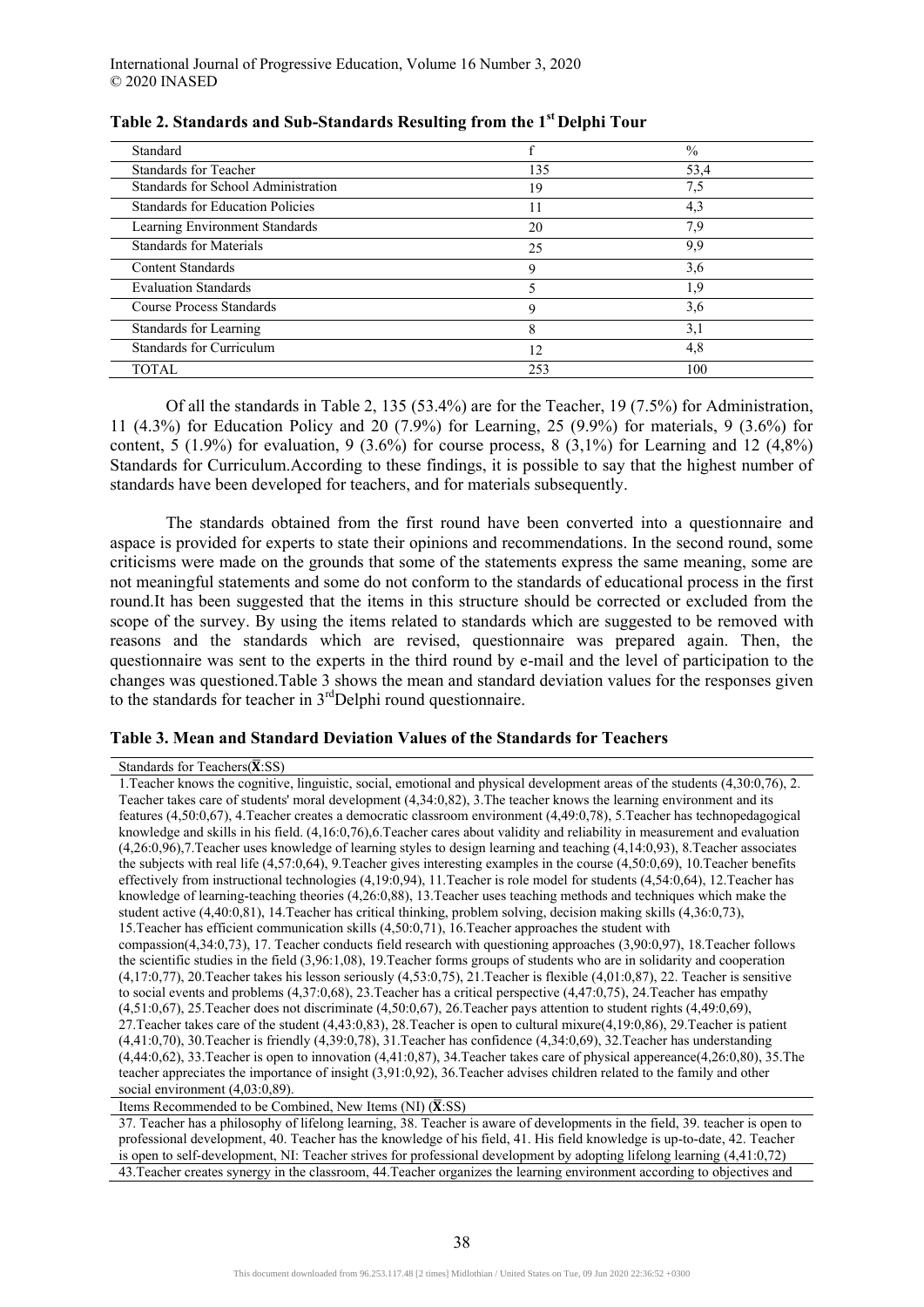achievements, 45.Teacher creates a positive class culture, NI: Teacher strives to create the appropriate classroom climate for the purpose of the course (4,29:0,83)

46.Teacher knows the advantages and disadvantages of methods and techniques, 47.Teacher has the ability to applymethods and techniques,48.Teacher uses pre-organizers, information maps, subject schemes, 49.Teacher has knowledge about teaching strategies, methods and techniquesNI: Teacher has knowledge about teaching strategies, methods and techniques (4,24:0,97)

50.The teacher determines the method to be used according to the objectives, 51.Teacher determines the methods and techniques appropriate to the student features and objectives of the course (4,24:0,96), 52.Teacher chooses the method by considering the learning styles, 53.Teacher makes the choice of method and technique according to student age and level.NI: Teacher makes the choice of method and technique according to student age and level, (4,27:0,82)

54. Teacher uses technology interactively, 55. Teacher is a technology literate, NI: Teacher is a technology literate (4,21:0,82)

56. Teacher sets the target for the lesson, 57. Teacher organizes stimulantss and content according to the target, 58. Teacher plans each stage of teaching coherently with objectives, NI: Teacher plans each stage of teaching coherently with objectives (4,34:0,89)

59.The teacher applies the prepared plan, 60.Teacher prepares a lesson plan reflecting the draft of the educational process plan, NI: Teacher prepares a lesson plan reflecting the draft of the educational process plan (4,13:0,86)

61.Teacher organizes activities to encourage the student to think, 62.Teacher brings students in high-level thinking skills NI: Teacher helps students gain high-level thinking skills (4,33:0,84)

63.Teacher has good personality, character and morality, 64.Teacher has ethical principles, NI: Teacher has ethical and moral principles (4,50:0,62)

65.Teacher believes students will be successful, 66.Teacher believes that everyone can learn, NI: The teacher maintains the teaching with the belief that everyone can learn (4,24:0,94)

67. Teacher knows the concepts, processes and principles related to the subject, 68. Teacher has skills specific to field, NI: Teacher knows the main concepts, principles, assumptions, discussions related to his / her discipline. (4,26:0,90)

69.Teacher takes the affective characteristics of the student into account, 70.The teacher organizes the lesson according to the learning areas, NI: The teacher organizes his / her lesson according to the learning areas (cognitive, affective, psychomotor (4,36:0,779)

71. Teacher enables teacher-student communication, 72. Teacher enables student-student communication, 73. Teacher uses gestures and mimics effectively, 74. Teacher has effective diction, body language and appearance, 75. Teacher eliminates communication barriers, 76. Teacher has classroom management communication skills, NI: Teacher has effective communication skills (4,44:0,68)

Items Recommended to be Rearranged, New Items  $(\overline{\mathbf{X}}:SS)$ 

77. Teacher does not sit continuously, YM: Teacher manages the learning environment well (4,17:0,94)

78. Teacher follows developments in teaching methods and techniques, NI: Teacher follows new orientations in education (4,26:0,84)

79.Teacher uses the factors determined by the dynamic approach, NI: Teacher deals with students with their feelings, thoughts, behaviors, families, cultural and social structures.(4,17:0,829)

80. Teacher knows his / her own field curriculum and the curriculum of other fields, NI: Teacher knows how

interdisciplinary issues are connected to the main subject and how to teach these subjects to the individuals (4,14:0,91) 81. Teacher knows the individual differences of the students, NI: Teacher considers the individual differences of the students (4,47:0,67)

82. Teacher appreciates effort, NI: Teacher appreciates the students' learning efforts (4,47:0,60)

83. Teacher adopts the basic principles of classroom management, NI: Teacher applies the basic principles of classroom management during teaching (4,40:0,83)

84.Teacher considers all the details that distract the student, NI: Teacher performs the teaching by taking into account the factors that stimulate the student's senses (4,20:0,87)

85.Teacher makes evaluation to know, NI: Teacher performs activities to know students (4,39:0,68)

86. Teacher uses his voice well, NI: Teacher knows how to adjust the tone of his voice (4,36:0,69)

87. Teacher manages group dynamics, NI: Teacher organizes group work and manages the dynamics of each group (4,14:0,85)

88. Teacher uses appropriate reasoning processes, NI: Teacher uses the reasoning processes appropriate to the level of the students (4,26:0,78)

89.Teacher makes the student like the lesson, NI: Teacher uses a variety of teaching strategies to motivate the students to the lesson and to make them participate. (4,39:0,74)

90.Teacher develops their discourse skills, NI: Teacher helps students improve their ability to express themselves (4,41:0,66)

91.Teacher makes preparation about the subject to be taught, NI: Teacher comes to the class ready (4,51:0,69)

92.Teacher takes attention, NI: Teacher draws the student's attention to the subject (4,43:0,62)

93.Teacher informs student about target, NI: Teacher explains the objectives of the course (4,49:0,62)

94.Teacher manages behaviors, NI: Teacher tries to manage students' behavior (replacing negative behaviors with desired behaviors) (4,39:0,70)

95.Teacher manages time, NI: Teacher uses time effectively (4,43:0,68)

96.Teacher enables student participation, NI: Teacher strives to ensure students' participation in the class (4,49:0,67)

97.Teacher asks questions, NI: Teacher asks questions that lead students to think (4,56:0,57)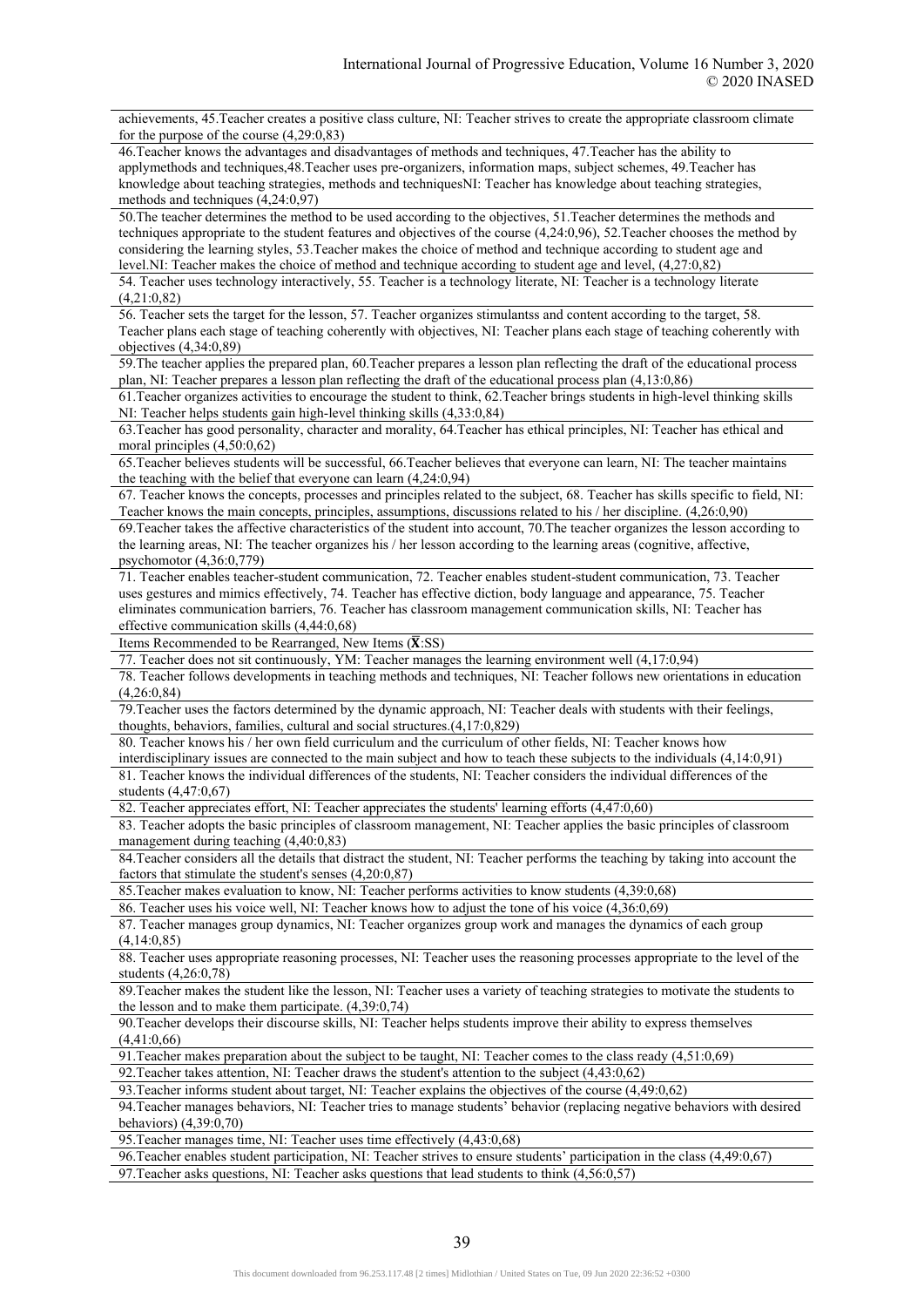| 98. Teacher has knowledge about material preparation, NI: The teacher develops materials for the subject to be taught.<br>(4,31:0,72) |
|---------------------------------------------------------------------------------------------------------------------------------------|
| 99. Teacher has knowledge of assessment, NI: Teacher has knowledge of assessment and evaluation (4,34:0,96)                           |
| 100. Teacher organizes learning experiences, NI: Teacher plans learning experiences according to student level (4,47:0,62)            |
| 101. Teacher implements ice-breaker or roundup activities which are used in initiating and terminating teaching, NI:                  |
| Teacher performs the mainstreaming activities at the beginning of the teaching process (4,14:0,94)                                    |
| 102. Teacher prepares appropriate materials within students teacher collaboration, NI: Teacher prepares appropriate                   |
| material for achievements and contentwithin students teacher collaboration (4,24:0,76)                                                |
| 103. Teacher determines clues, feedback and reinforcements, NI: Teacher uses clues, feedback and reinforcements                       |
| (4,43:0,72)                                                                                                                           |
| 104. Teacher uses both student and teacher strategies in class management, NI: Teacher uses class management strategies               |
| inappropriate place (4,41:0,59)                                                                                                       |
| 105. Teacher has computer skills such as computer and mobile operating systems, office programs and content creation,                 |
| NI: Teacher has basic computer skills (4,14:0,94)                                                                                     |
| 106. Teacher creates a class culture based on values, NI: Teacher creates a classroom environment based on values                     |
| (4,30:0,72)                                                                                                                           |
| 107. Teacher has knowledge of features of lesson plan, NI: Teacher has the knowledge of preparing a lesson plan<br>(4,30:0,91)        |
| 108. Teacher plans learning period effectively, NI: Teacher plans learning duration effectively (4,37:0,68)                           |
| 109. Teacher intervenes the curriculum in certain situations, NI: Teacher behaves flexibly when applying the curriculum               |
| (4,20:0,80)                                                                                                                           |
| 110. Teacher is psychologically and spiritually suitable for the profession, NI: The mental state of the teacher is suitable          |
| for the profession. $(4,26:0,87)$                                                                                                     |
| 111. Teacher knows the textbooks and contents of his/her field, NI: Teacher knows domain specific textbooks and content               |
| (4,24:0,85)                                                                                                                           |
| 112. Teacher has knowledge about various subjects of human interest, NI: The teacher has knowledge about current and                  |
| public issues $(4,37:0,75)$                                                                                                           |
| 113. Teacher has an energetic look, NI: Teacher has an energetic mood (4,19:0,94)                                                     |
| 114. Teacher has the art of public speaking which is a need for teaching, NI: Teacher has the art of public speaking which            |
| is a need for his/her profession $(4,26:0,76)$                                                                                        |
| 115. Teacher motivates, NI: Öğretmen, öğrencilerdemotivasyonusağlar (4,30:0,68)                                                       |
| Items Recommended to be Removed $(\overline{\mathbf{X}}$ :SS)                                                                         |
| 116. Teacher knows what he does $(3,47:1,26)$ , 117. Teacher are in the expectation of high success $(3,26:1,31)$ , 118.              |
| Teacher also develops affective skills (3,09:1,36), 119. Teacher explains in what way the course will be useful for the               |
| student $(2,56:1,30)$ , 120. Teacher provides student-teacher dynamism-energy $(3,67:1,27)$ , 121. Teacher makes interval             |
| summary (3,40:1,25), 122. Teacher makes overall summary (2,97:1,30), 123. Teacher revises the lesson (3,24:1,28), 124.                |
| Teacher recognizes and controls teaching variables $(3,59:1,20)$ , 125. Teacher uses updated methodology $(3,29:1,23)$ , 126.         |
| Teacher uses the techniques specific to culture $(3,66:1,10)$ , 127. Teacher uses the technique appropriate for feature of the        |
| era $(3,54:1,16)$ , 128. Teacher blends modern methods and techniques with classical methods and techniques $(3,40:1,21)$ ,           |
| 129. Teacher stimulate students' sensory organs by means of material (3,16:1,23), 130. Teacher teaches in a classroom                 |
| atmosphere where students are active in the guidance of teachers $(3,40.1,26)$ , 131. Teacher's technological perception is           |
| high $(3,71:1,05)$ , 132. Teacherprepares and uses digital educational content $(3,34:1,22)$ , 133. Teacher has an awareness          |
| and tendency towards R $\&$ D research for education (3.66:1.13) 134. Teacher acknowledges the importance of                          |

knowledge (3,49:1,28), 135. Teacher communicates with respect and ethics (3,30:1,31).

 $\overline{X}$ : Mean, SS: Standard Deviation, NI: New Item

Some of the standards for teachers (1, 2, 3, 4, 6, 8, 9, 11, 12, 13, 14, 15, 16, 20, 22, 23, 24, 25, 26, 27, 29, 30, 31, 32, 33 and 34) are given in Table 3 are accepted as *"Totally Agree"*, others (5, 7, 10, 17, 18, 19, 21, 28, 35 and 36)are accepted as *"Agree"* level within concensus. Some items suggested to be combined for teacher standards (37, 38, 39, 40, 41, 42, 43, 44, 45,46, 47, 48, 49, 50, 51, 52, 53, 54, 55, 56, 57, 58, 61, 62,63, 64, 65, 66, 67, 68, 69, 70, 71, 72, 73, 74, 75 and 76.)are combined with level of *"Totally agree"*, 59<sup>th</sup>and 60<sup>th</sup>items are combined with level ofise "Agree". Of the Items which have been arrenged based on expert opinions,some of them, (77, 79, 80, 84, 87, 101, 105, 109and 113) have been answered as *"Agree"*. Others(78, 81, 82, 83, 85, 86, 88, 89, 90, 91, 92, 93, 94, 95, 96, 97, 98, 99, 100, 102, 103, 104, 106, 107, 108, 110, 111, 112, 114 and 115)have been answered as *"Totally Agree".*Items recommended to to be removed (116, 120, 124, 126, 127, 131, 133 and 134) have been removed from the questionnaire with the *"Should Be Removed"* level meanconcensus*.* The item number 117, 118, 119, 121, 122, 123, 125, 128, 129, 130, 132 and 135 have not been removed due to lack of concensus. At the end of this round, 101 indicators related to teacher standards were determined.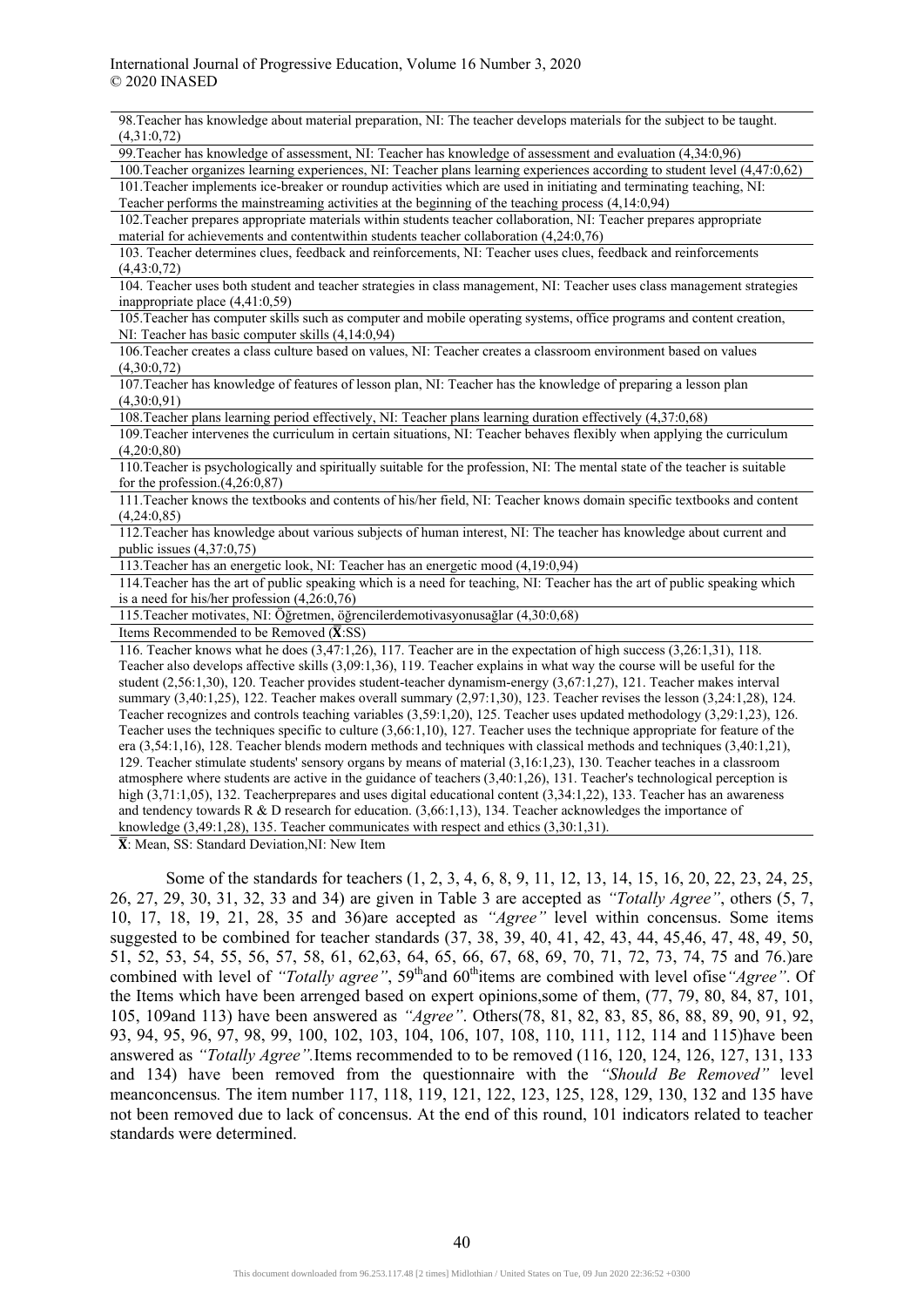The third round findings related to administration standards, which are another standard area of the study, are summarized in Table 4.

#### **Table 4. Mean and Standard Deviation Values of the Standards for School Administration**

Standards for School Administration  $(\overline{\mathbf{X}}$ :SS)

1.School administrator's direct students to social activities (4,00:0,82), 2.School administrators support students in terms of science, art and technology projects (4,23:0,72), 3.School administrators organize activities that enrich the student life not only in school but also outside the school. (4,14:0,85)

Items Recommended to be Combined, New Items  $(\overline{\mathbf{X}}:SS)$ 

4.The school administrator organizes regular and systematic activities to improve teachers' quality, 5.School administrators strengthen in-service training and teacher education processes, NI: School administrators, organizes regular and systematic activities for teachers to improve them (4,04:0,81)

Items Recommended to be Rearranged, New Items  $(\overline{\mathbf{X}}$ :SS)

6.School administrators support teacher collaboration and development, NI: School administrators provide teacher cooperation (3,93:0,96)

7.School administrators plan activities to honor successful students, NI: School administrators organize events tohonor successful students and to encourage who fail. (3,97:0,92)

8.School administrators motivate students and all school stakeholders, NI: School administrators motivate their staff (4,10:0,94)

9.School administrators monitor the use of equipment and materials in the school by teachers and students throughout the unit and increase the sensitivity of teaching in this subject, NI: School administrators draw attention to the use of materials in the school (4,09:0,87)

Items Recommended to be Removed  $(\overline{\mathbf{X}}:SS)$ 

10.School administrators have professional management skills (3,04:1,30), 11.School administrators act in accordance with instructional leadership in school (2,80:1,29), 12.School administrators lead the institution (2,97:1,29), 13.School administrators continuously develop projects for the institutionalization of schools, quality and standard development (3,17:1,20), 14.School administrators support counselor of the school (3,24:1,29), 15.School administrators plan school budget (3,29:1,35), 16. School administrators establish accountability criteria for teachers and stakeholders (3,17:1,26), 17. School administrators incorporate teachers into management (2,96:1,34), 18.School administrators have a democratic school management approach (2,89:1,36), 19. School administrators organize the school culture to supports formal and informal goals. (2,87:1,24).

̅: Mean, SS: Standard Deviation, NI: New Item

Considering the findings in Table 4, items  $1<sup>st</sup>$  and  $3<sup>rd</sup>$  were accepted as standards by unanimous vote on the "Agree" level and the 2<sup>nd</sup> item was accepted as standard by unanimous vote on the "Totally Agree" level. Articles  $4<sup>th</sup>$  and  $5<sup>th</sup>$  are gathered under one item by unanimous vote on "Agree" level. The  $6<sup>th</sup>$ ,  $7<sup>th</sup>$ ,  $8<sup>th</sup>$  and  $9<sup>th</sup>$  items were rearranged at the level of "Agree". Since there was no consensus on the  $10^{th}$ ,  $11^{th}$ ,  $12^{th}$ ,  $13^{th}$ ,  $14^{th}$ ,  $15^{th}$ ,  $16^{th}$ ,  $17^{th}$ ,  $18^{th}$  and  $19^{th}$  items were presented to the expert opinion with the suggestion to be removed, but the items were not excluded from the scope of the survey. At the end of this round, 18 indicators standards were determined for the school administration.

In the study, the third round findings related to the standards for education policies, which are another standard areas, are summarized in Table 5.

### **Table 5. Mean and Standard Deviation Values of the Standards for Education and Training**

### **Policies**

Standards for Education and Training Policies  $(\overline{\mathbf{X}}$ :SS)

1.Teacher must have a teaching profession education (4,69:0,59), 2. Teacher must have master's degree graduate (3,56:1,15), 3. For teacher employment, professional willingness should be tested (4,19:0,97), 4. The teacher should be tested in terms of mental health (4,41:0,80), 5. Each teacher should be employed in his / her own field (4,50:0,87), 6. Education policies should be flexible (3,80:1,00), 7. All schools must have access to the same materials (4,16:1,00). Items Recommended to be Rearranged, New Items  $(\overline{\mathbf{X}}:\mathbf{SS})$ 

8. Prospective teachers should do internship for 2 years at theoretical and for 2 years at practice schools, NI: Practice should be given more emphasis in teacher education (4,41:0,85)

9. In-service training (at least 3 activities per year) should be provided for teachers,NI: Local in-service trainings should be provided for teachers in accordance with the needs (4,23:0,77)

Items Recommended to be Removed  $(\overline{\mathbf{X}}$ :SS)

10. Financial problems should be solved by government (3,30:1,38), 11. Basic policies and standards in class management should be determined in a way that they will contribute to the students' and teachers' development in terms of attitudes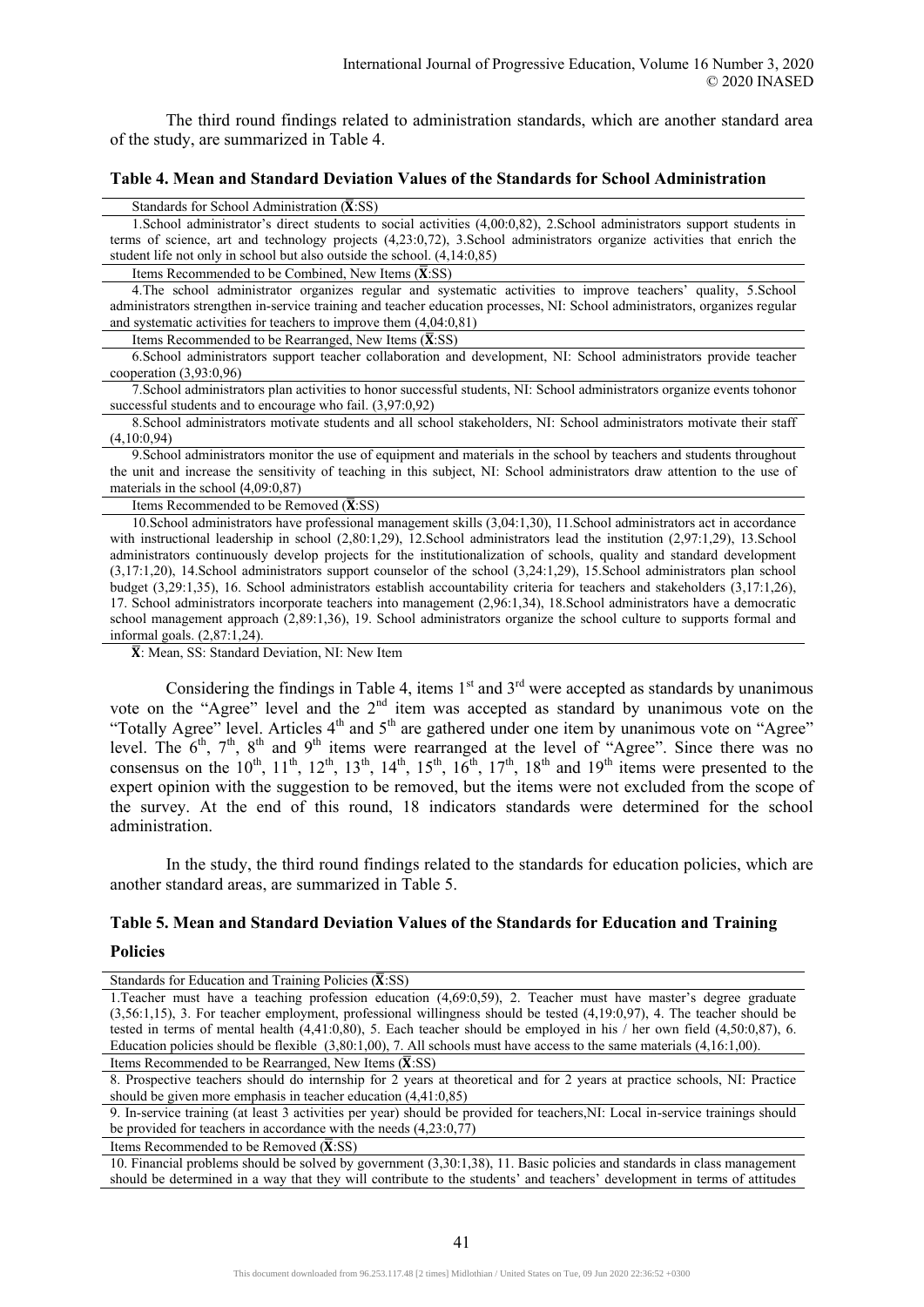and skills. (3,26:1,35)

 $\overline{X}$ : Mean, SS: Standard Deviation, NI: New Item

When the findings for Table 5 were examined, items 2, 3, 6 and 7 were accepted as standards with consensus over *"*Agree*"* level and the items 1, 4 and 5 were accepted with "Totally Agree" level. Items 8, 9 have been rearranged with consensus over "Totally Agree". Since there was no consensus on the  $10<sup>th</sup>$  and  $11<sup>th</sup>$  items submitted to the opinion of the participants with the suggestion to be removed, it was not excluded from the scope of the questionnaire. At the end of this round, 11 indicators were determined related to the standard area of education policies.

In the study, the third round findings related to learning environment standards, which are another standard area, are summarized in Table 6.

## **Table 6. Mean and Standard Deviation Values for 3rd Round Learning Environment Standards**

#### Learning Environment Standards( $\overline{\mathbf{X}}$ :SS)

1.The learning environment should be organized according to regional differences which facilitate the implementation of the curriculum in the classroom (4,11:0,78), 2. Learning environment should be suitable for learning through experience (4,43:0,62), 3. The learning environment should be designed in accordance with the general readiness of students(4,37:0,65), 4. Classrooms must have ergonomic and age-appropriate seating (4,47:0,71), 5. Classes should be placed on floors according to age of the students (4,21:0,87), 6. Each class must include the chalk board, ink board, and electronic board together (3,37:1,12), 7. School corridors must have exhibition spaces (4,26:0,71), 8. Each school must have technology-integrated classes (4,30:0,68), 9. Each school should have a multi-purpose laboratory (4,34:0,63), 10. Every school should have a multi-purpose hall (4,46:0,62), 11. Each school should have an art room (4,30:0,70), 12. Each school should have an agricultural field for students to cultivate. (4,17:0,84).

Items Recommended to be Rearranged, New Items  $(\overline{\mathbf{X}}:\mathbf{SS})$ 

13.The learning environment should be reassuring, ethical and stimulating. NI: The learning environment should be reassuring (4,43:0,88).

14. The learning environment should be appropriate for the number of students, age, development level, NI:The learning environment should be prepared in accordance with the number of students, age and development aspect (4,47:0,71)

15. Learning environment should be healthy and comfortable in terms of heat, sound insulation, hygiene, light, moisture etc., NI: Learning environment should be healthy and comfortable in terms of temperature, light, humidity, insulation and cleaning (4,61:0,54)

16. Floor must be easy to clean and non-slippery, NI: Interior places of school should be easy to clean and non-slippery (4,44:0,80)

17.There must be a high platform in front of the board for hanger, cupboard, lectern and teacher, NI: Every class must include basic tools for teaching(4.10:1,11)

18. There should be a library and a museum, NI:Each school must have a library (4,40:0,78)

19. There should be a canteen, gym and garden suitable both for studying and having fun., NI: Each school should have spaces for studying and having fun (4,34:0,77)

20. Class size should not exceed 32, NI:Class size should not exceed 20 (4,10:0,86)

 $\overline{X}$ : Mean, SS: Standard Deviation, NI: New Item

According to the findings of Table 6, items 1 and 12 were accepted as standards with concensus over*"Agree"* level, and the items 2, 3, 4, 5, 7, 8, 9, 10 and 11. were accepted over *"*Totally Agree*"* level*.* Although the item 6 was agreed with consensus in the previous round, it was removed from the scope of the survey with consensus over *"Undecided"* level. Items 17 and 20 were rearranged with consensus over *"*Agree" level. In addition, 13, 14, 15, 16, 18, 19 items were rearranged with consensus over "Totally Agree*"* level. At the end of this round, 19 indicators related to the standard for the learning environment were determined. In the study, the third round findings related to the equipment and material standards, which is another standard area, are summarized in Table 7.

# **Table 7. Mean and Standard Deviation Values of 3rd round Equipment and Material Standards**

#### Equipment and Material Standards  $(\overline{\mathbf{X}}$ :SS)

1.They must be functional (4,37:0,75), 2. Every student should have easy access to them (4,39:0,72), 3. They must be suitable for content  $(4,36.0,75)$ , 4. They must be visual and auditory  $(4,27.0,77)$ , 5. They must provide interaction  $(4.27:0.82)$ , 6. They must be rearrangable $(4.26:0.80)$ , 7. They must comply with students' interests and needs  $(4.37:0.74)$ , 8. They must be flexible, responsive and useful (4,20:0,85), 9. They must have user's manual (4,30:0,66), 10. They must be capable of turning abstract things into concrete form.(4,36:0,58), 11. They must be prepared by considering learning styles (4,27:0,77), 12. They must be prepared by considering individual speed and individual differences (4,31:0,83), 13.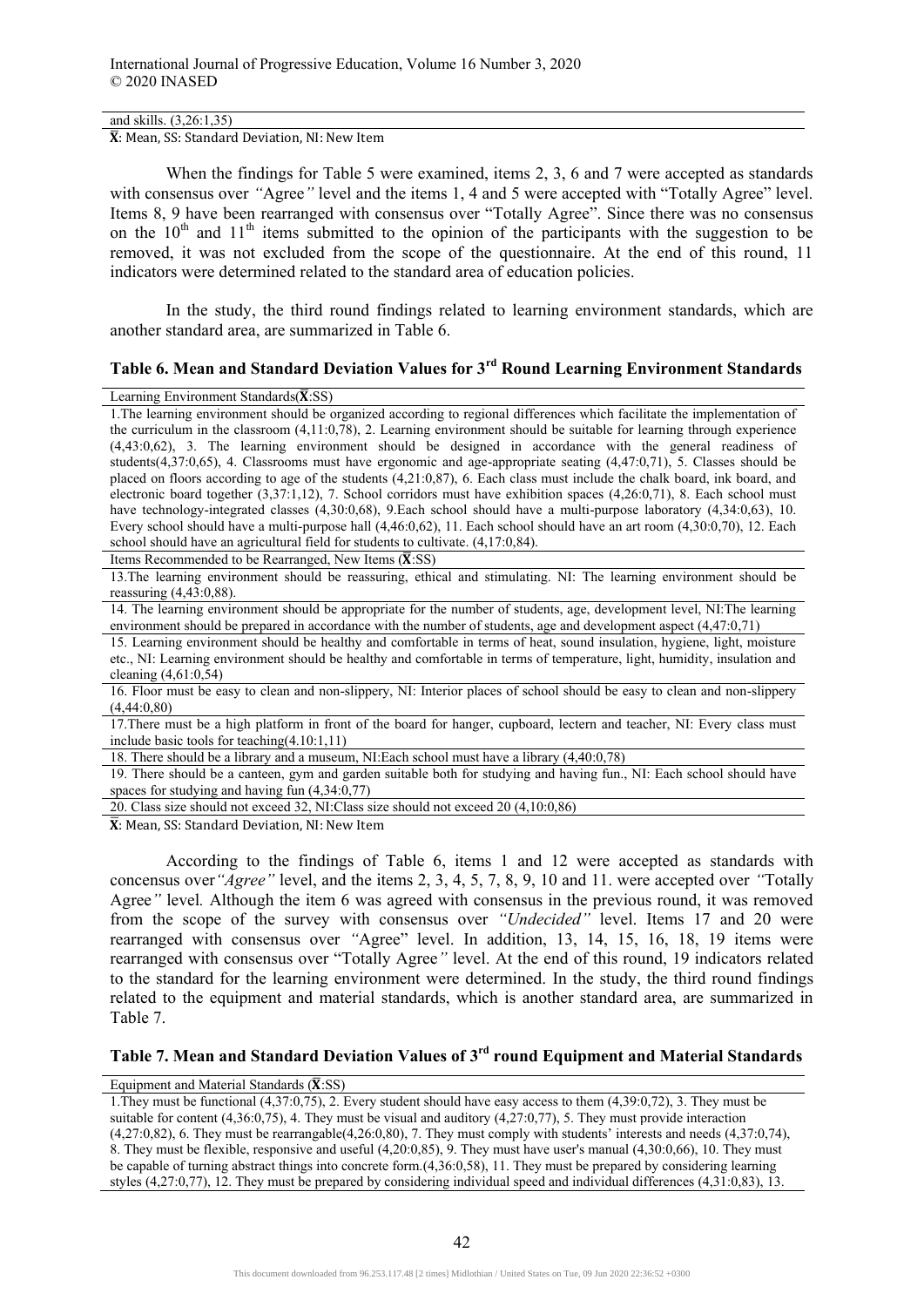They must be prepared for reinforcements (3,84:0,95), 14. They must be approved in terms of health (4,50:0,75). Items Recommended to be Rearranged, New Items  $(\overline{\mathbf{X}}:\mathbf{SS})$ 

15. They must be updated technologically and scientifically, NI: They must be scientific (4,04:0,96)

16.They must be suitable for developing students' creativity, NI: They must help students develop senior skills (4,34:0,69) 17.Theymust be useful for everyone, NI: They must be designed to be used easily (4,29:0,84)

18. They must be manual to provide effective learning, NI: They must support effective learning (4,30:0,76)

19. They should support research and exploration, NI: They must be able to stimulate student's research and discovery feelings (4,34:0,80)

20. They must develop technological skills, NI: They must help students develop technological skills (4,09:0,84)

21. They must develop communication skills, NI: They must help students improve communication skills (4,23:0,74) Items Recommended to be Removed  $(\overline{\mathbf{X}}:SS)$ 

22. They must comply with the curriculum (3,30:1,31), 23.They must be clear, understandable (3,46:1,26), 24. They must be two and three dimensional (3,56:1,14), 25. They must be qualified to feed the brain, the body, the heart and should produce a product (3,51:1,23)

 $\overline{X}$ : Mean, SS: Standard Deviation, NI: New Item

According to the findings of Table 7, items 8 and 13 were accepted as standard with concensus over *"Agree"* level, and the items 1, 2, 3, 4, 5, 6, 7, 9, 10, 11, 12 and 14 were accepted over *"*Totally Agree*"* level*.*Items 16, 17, 18, 19, 21 were rearranged with consensus over *"*Totally Agree*"*  level and items 15 and 20 were rearranged with consensus on *"*Agree" level. Items 23, 24, and 25 which were submitted to the opinion of the participants with the suggestion to be removed were excluded from the scope of the survey with consensus. Since there was no consensus on the  $22<sup>nd</sup>$  item, it was not excluded from the survey. At the end of this round, 22 indicators for the equipment and material standards were determined. In the study, the third round findings related to the content standards are summarized in Table 8.

## **Table 8. Mean and Standard Deviation Values of Content Standards**

| <b>Content Standards</b>                                                 | x    | SS        |
|--------------------------------------------------------------------------|------|-----------|
| 1. Content must be up to date.                                           | 4,51 | 0,69      |
| 2. Content must be visually qualified.                                   | 4,33 | 0,73      |
| 3. Content must be appropriate for the learners' level.                  | 4,47 | 0,69      |
| 4. Content must be supported with reference books.                       | 4,31 | 0,78      |
| 5. Content must be adapted to the student's development and environment. | 4,33 | 0,90      |
| 6. Content must be useful in real life.                                  | 4,33 | 0,78      |
| 7. Content must be eligible for objectives.                              | 4.44 | 0,78      |
| 8. Content must be appropriate for students' features                    | 4,49 | 0,71      |
| Items Recommended to be Removed                                          | Ā    | <b>SS</b> |
| 9. The content should conform with the curriculum                        | 3,31 | 1,35      |

When the findings for Table 8 are examined, the 1st, 2nd, 3rd, 4th, 5th, 6th, 7th and 8th items were accepted as standards with consensus over *"*Totally Agree*"* level. Since there was no consensus on the 9th item submitted to the opinion of the participants with the suggestion to be removed, it was not excluded from the scope of the survey. At the end of this round, 9 indicators were determined for the content standards. The third round findings related to the evaluation standards, are summarized in Table 9.

| Table 9. Mean and Standard Deviation Values for the 3 <sup>rd</sup> Round of Evaluation Standards |  |  |
|---------------------------------------------------------------------------------------------------|--|--|
|---------------------------------------------------------------------------------------------------|--|--|

| Items Recommended to be Combined                                                                                                                                                                                           | New Item                                                                                                    |      | SS   |
|----------------------------------------------------------------------------------------------------------------------------------------------------------------------------------------------------------------------------|-------------------------------------------------------------------------------------------------------------|------|------|
| 1. Measurement and evaluation should be applied based on<br>the process.<br>2. Measurement and evaluation should be repeated<br>periodically.<br>3. Measurement and evaluation should be used for<br>formation and rearing | Formation, rearing, recognition and<br>displacement evaluations should be used<br>in appropriate situations | 4.21 | 0.90 |
| 4. Performance and monitoring tests should be applied.<br>5. Alternative measurement techniques should be used.                                                                                                            | Alternative measurement techniques and<br>traditional measuring techniques should<br>be used together       | 4.34 | 0.77 |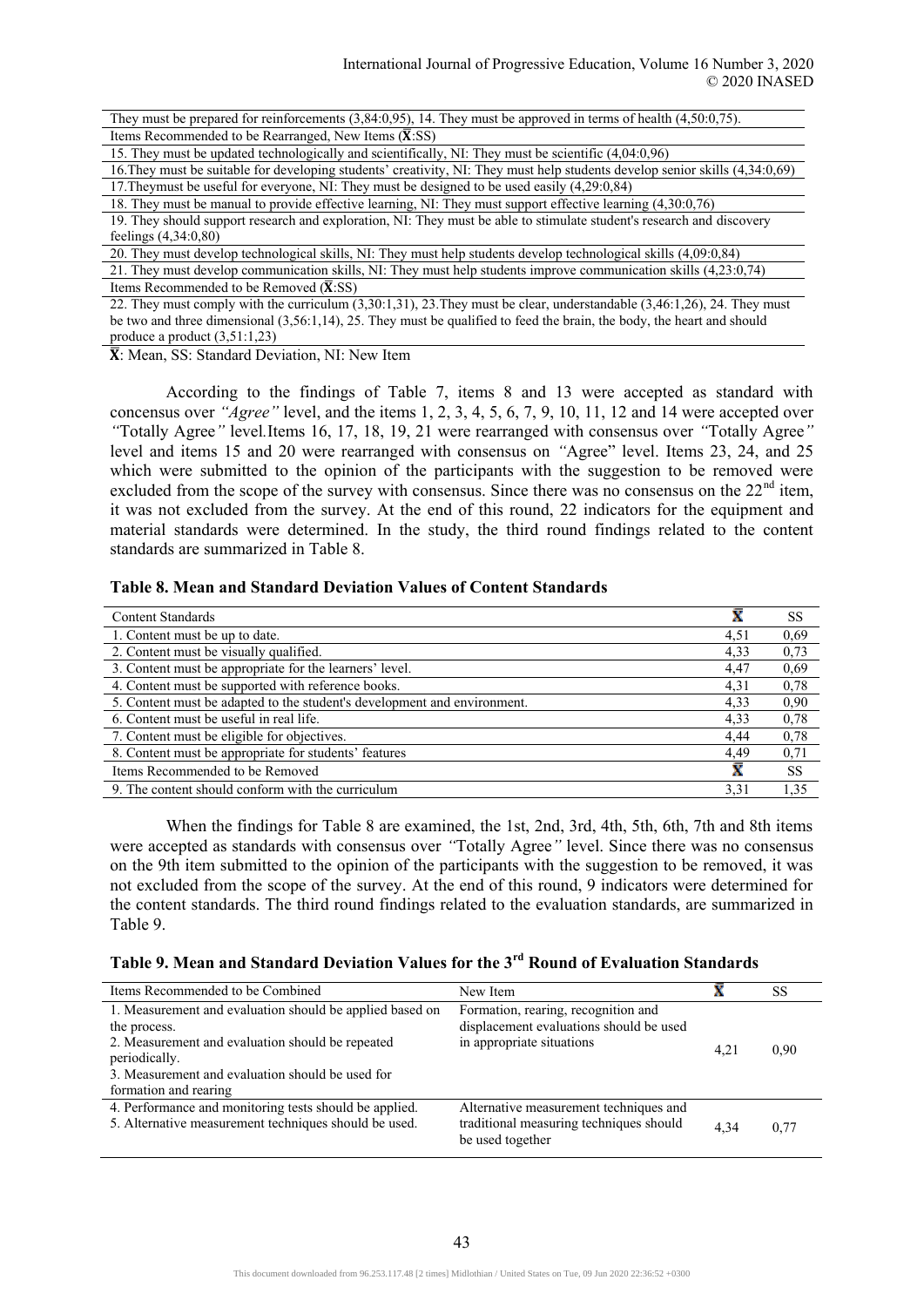As it is seen in Table 9, items 1, 2, 3, 4 and 5 are gathered under one item with consensus over "Totally Agree'' level. At the end of this round, 2 indicators were determined as evaluation standards. The third round findings related to the standards for teaching processing are summarized in Table 10.

## **Table 10. Mean and Standard Deviation Values of the Standards for the Teaching Process**

| Standards for the Teaching Process $(X:SS)$                                                                                |
|----------------------------------------------------------------------------------------------------------------------------|
| 1. Different course timing should be applied according to grade / school level $(4,16:0,73)$ , 2. Breaks should be changed |
| according to the grade level $(4.07.0.90)$ , 3. Course duration should be determined in accordance with the course content |
| $(3,87:1,04)$ , 4. Course duration should be arranged according to the number of students $(3,17:1,27)$ .                  |
| Items Recommended to be Combined, New Item (X:SS)                                                                          |

5. Course duration must be flexible, 6. Course duration should be arranged according to students' features, 7. Course duration should be flexible by taking into account the cognitive and emotional characteristics of the students, NI: The duration of the course should be flexible and take cognitive and affective characteristics of the students into account (4,01:0,96).

Items Recommended to be Removed  $(\overline{\mathbf{X}}$ :SS)

8. Course duration must be planned according to the indicator chart (3,36:1,27), 9. There should be at least 10 minutes break after lesson  $(3,54:1,27)$ 

 $\overline{X}$ : Mean, SS: Standard Deviation, NI: New Item

When the findings for Table 10 are examined,  $1<sup>st</sup>$ ,  $2<sup>nd</sup>$  and  $3<sup>rd</sup>$  items were accepted with consensus over "Agree" level. Since there was no consensus, the 4<sup>th</sup> item was excluded from the scope of the survey with "Undecided*"* level with the participation. Items 5, 6, 7 were gathered under the same item with consensus over "Agree" level. The 9<sup>th</sup> item submitted to the opinion of the participants with the suggestion to be removed was excluded from the scope of the survey with the consensus on *"Should be Removed"* level. Since there was no consensus on the 8<sup>th</sup> item, it was not excluded from the survey. At the end of this round, 5 indicators were determined as standards of teaching process.

The third round of findings related to learning standards is summarized in Table 11.

# **Table 11. Mean and Standard Deviation Values of the 3rd Round Standards for Learning**

| Items Recommended to be Rearranged, New Items $(\bar{X}$ :SS)                                                               |  |
|-----------------------------------------------------------------------------------------------------------------------------|--|
| 1. Learners should be physically and cognitively healthy, motivated, curious, questioning, and he/she should focus on       |  |
| problem-solving, NI: Student must be curious about learning $(3,84:1,05)$                                                   |  |
| 2. Learners must focus on reaching the goal, NI: Students must have a specific aim (3,79:1,01)                              |  |
| 3. They must have awareness of things which are taught, NI: Students must be aware of what is taught (3,73:1,04)            |  |
| 4. They must be in compliance with general moral values, NI: Student must comply with the general moral values              |  |
| (3,87:0,90)                                                                                                                 |  |
| 5. They must have motivation for the course, NI: Student must manage personal motivation (3,71:1,00)                        |  |
| Items Recommended to be Removed $(X:SS)$                                                                                    |  |
| 6. Students must have input behaviors $(3,23:1,24)$ , 7. Students must be able to explain basic concepts $(3,04:1,22)$ , 8. |  |
| Students must be able to explain the relationship between concepts $(3,13:1,23)$                                            |  |

 $\overline{X}$ : Mean, SS: Standard Deviation, NI: New Item

When we look at the mean values of Standard for Learning in Table 11, items 1, 2, 3, 4 and 5 were rearranged with consensus over "Agree" level. Since there was no consensus on the  $6^{th}$ ,7<sup>th</sup> and 8<sup>th</sup> items, they were not excluded from the survey. At the end of this round, 8 indicators were determined in the standard for learning. The third round of findings related to the standards for the curriculum is summarized in Table 12.

### **Table 12. Mean and Standard Deviation Values of Curriculum-Oriented Standards**

#### Curriculum-Oriented Standards $(\overline{\mathbf{X}}:\mathbf{SS})$

1. Curricula must be based on Turkish culture (3,90:0,95), 2. Curricula must take values into account (4,31:0,74), 3. Curricula must be appropriate to the student level (4,46:0,71), 4. Curricula must focus on skills (4,23:0,79), 5. Curricula must be up to date (4,39:0,74), 6.Curricula must be applicable (4,46:0,71), 7. Curricula must encourage students to search (4,43:0,74), 8. Curricula must take the student to the center of teaching learning process (4,33:0,82), 9.Curricula must pay attention to individual differences (4,37:0,75), 10. Curricula must include comprehensive instructions for the method and techniques (4,20:0,90), 11. Method and acquisition relationship must be established in curricula (4,24:0,81).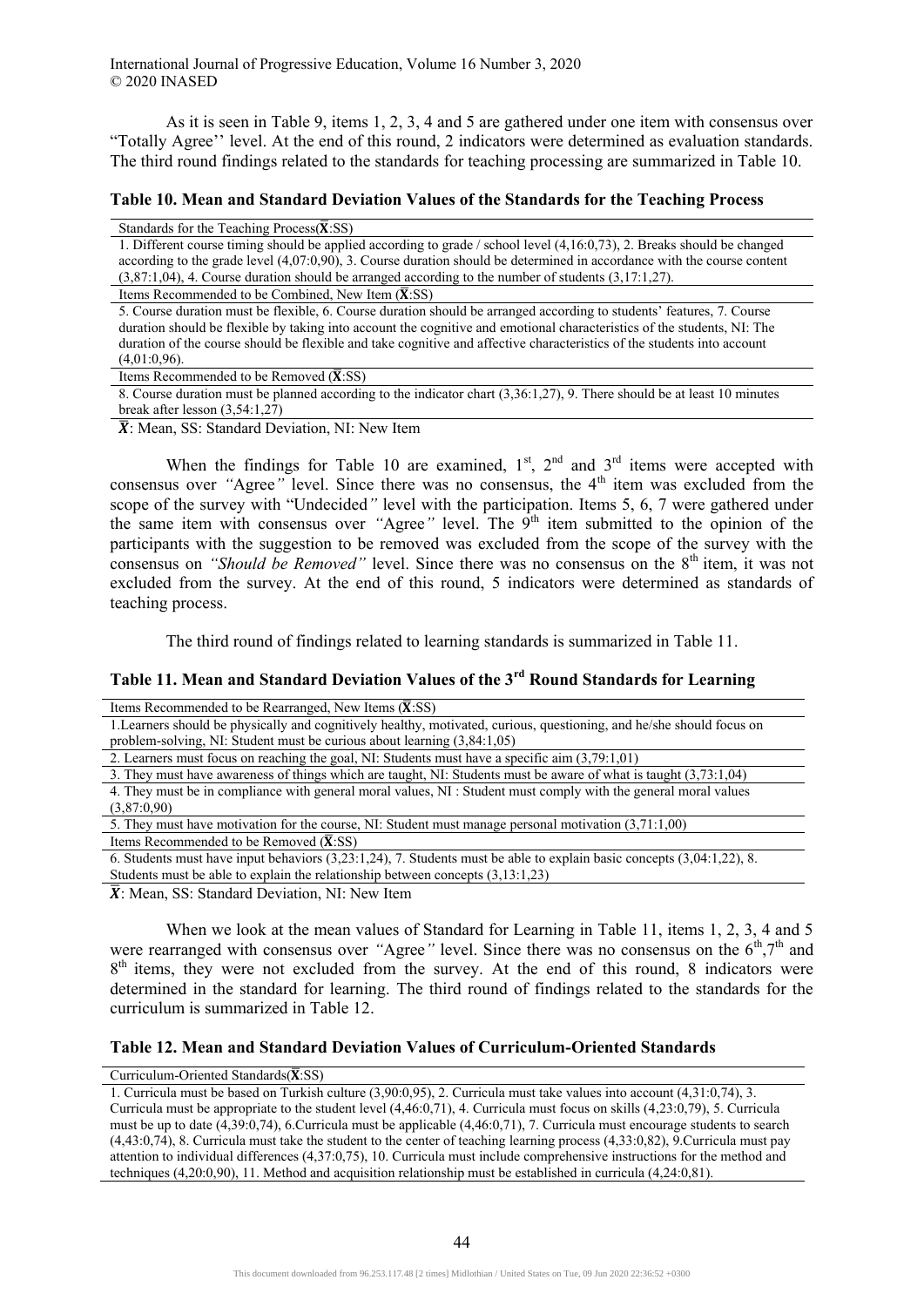| Items Recommended to be Removed $(X:SS)$                                                            |  |
|-----------------------------------------------------------------------------------------------------|--|
| 12. It is the curriculum that pay attention the moral development of the student most $(3,41:1,16)$ |  |
| $- - -$<br>$\sim$ $\sim$ $\sim$ $\sim$ $\sim$ $\sim$                                                |  |

̅: Mean, SS: Standard Deviation

When we look at the findings for Table 12, items 1 and 10 have been adopted at *"*Agree*" level* and items 2, 3, 4, 5, 6, 7, 8, 9 and 11 have been adopted with consensus over *"*Totally Agree*"* level. Item 12 which was submitted to the opinion of the participants with the suggestion to be removed was excluded from the scope of the questionnaire with consensus at "Should Be Removed'' level. At the end of this round, 11 indicators were determined for the standard of curriculum.

## **CONCLUSION AND DISCUSSION**

As a result of this research, ten standard areas and 206 indicators related to the education process have been determined. It can be concluded that the experts have developed standards mostly for teachers. The indicators obtained are similar to the standards set in the context of qualified teacher status in the UK. The standards set in the context of qualified teacher status in the UK include indicators such as teacher's ability to keep the field knowledge up-to-date, competence in planning, implementation and evaluation activities, teaching skills, and doing research in the field (Department for Education, 2013). Similar to these surveys, in several States in Amarica such as, Colorado, North Dakota and Utah, standards regarding teacher knowledge, sensitivity to student development and learning, teaching skills, teaching leadership, and personal characteristics (Utah Effective Teaching Standards, 2011; CDE, 2011; NDESPB) (2017) has been developed. Apart from these, the standards for the teacher determined in this research overlap with the standards for the teacher determined in different researches (European Commission, 2009; Department for Education, 2013; Utah Effective Teaching Standards, 2011; CDE, 2011; NDESPB, 2017; Kahramanoğlu, 2014).

In his research, Kahramanoğlu (2014) has determined standards for trainees' personality traits, their interest in the profession and the field, their suitability to the profession, their knowledge of the field, their general knowledge of culture, their attitudes and skills related to the profession. That the most indicators were determined in this dimension within the scope of the research may have been influenced by the fact that the experts think that the most effective factor is the teacher in the learningteaching process and that the quality of learning process depends on the task and responsibility of the teacher. Indicators developed for the importance of teachers are compatible with many other research findings (Sarıtaş, 2013; Das, El-Sabban and Bener, 1996; Pozo-Munoz, Rebolloso-Pacheco and Fernandez-Ramirez, 2000; Yanpar-Yelken, Çelikkaleli and Çapri, 2007). On the other hand, some indicators of teacher standards set by the Council of Europe and the European Commission (European Commission, 2009) differ from the indicators of this research. Unlike this research, the standards set by the Council of Europe and the European Commission include some indicators such as teaching students national feelings, encouraging them to respect and understanding intercultural culture, identifying common cultural values among students, being sensitive to the ethics of knowledge, and working effectively with partners and stakeholders in education.

In this study, eighteen indicators have been determined regarding the standard for School Administration. These include statements about school development, student development, staff development, and leadership characteristics of the principles. It can be observed that these standards for school administration coincide with standards set for principles in the UK (Departmen for Education, 2016). Furthermore, the characteristics of the school principle which are highlighted in some studies (Can, 1998; Şişman, 2004:84; Bozkurt and Aslanargun, 2015; Akalın-Akdağ, 2009; Özdemir and Sezgin, 2002; Yanpar-Yelken et all., 2007) support the standards set in this study. Unlike this research, the ethical attitude of the school principle, the principle's coordination with other schools and the conduct of an outward-oriented school administration, and providing opportunity to enable students to communicate effectively with the students in other schools are also noteworthy (Departmen for Education, 2016b).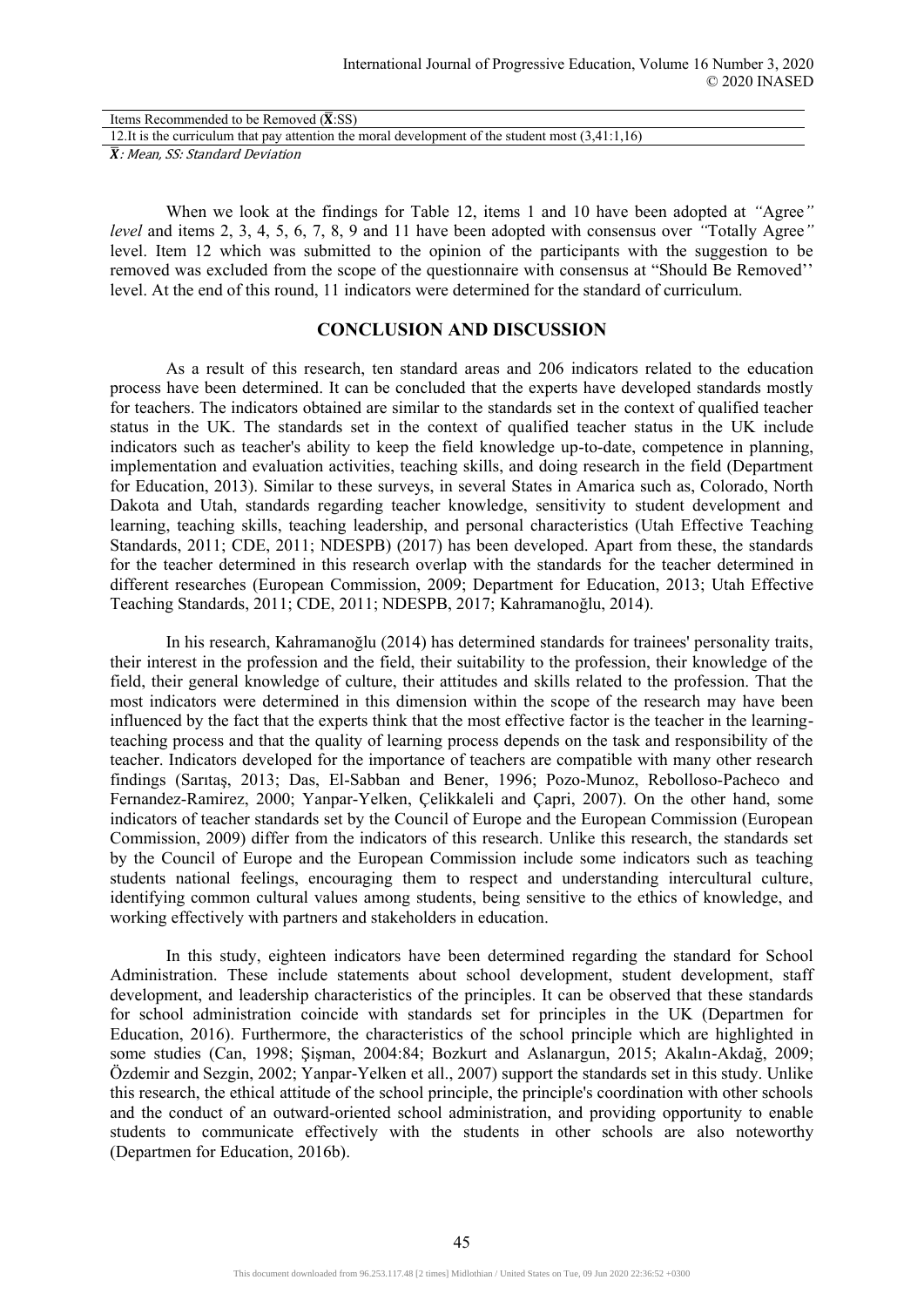Eleven indicators for education policies have been determined within the scope of the research. These indicators determined within the research are mostly related to teacher employment. These indicators are similar to the teacher employment policies of countries such as USA, South Korea, Ireland and Singapore (Saracaloğlu and Ceylan, 2016). When entering the faculties of education in the USA, in addition to secondary school achievement score and placement examinations, some criterias such as interviews, reference letters, personality and behavioral tests are taken into consideration. In Ireland, universities determine their students through personal applications and interviews. In Singapore and South Korea, the faculties of education accept students based on the quotas determined by the government and teaching vocational courses and practices are carried out for two years. (Saracaloğlu and Ceylan, 2016).

As another standard area, nineteen indicators have been determined for the learning environment. These indicators are related to the physical features of the learning environment, suitability to student characteristics, and appropriateness for teaching. Celep (2014:16-18) states that the number of students, heat, light, color preferences in the classrooms, seating, noise, cleanliness and the location of classroom tools are the physical variables of the learning environment and all these factor affect the quality of leaning –teaching process. Özden (2012: 47-48) approaches the issue in the form of an interaction story, by emphasizing that the world view affects the structure and the structure affects the human behaviors, he also states the importance of classroom arrangements. Shapiro (2006), Karamustafaoğlu and Kandaz (2006) and Güler and Bıkmaz (2002) use similar expressions to the indicators determined in this study with their opinions that school gardens should be organized effectively. On the other hand, Yanpar-Yelken et al. (2007) set standards regarding the availability of computers and equipment, unlimited internet access and information technology room at schools. These findings are also consistent with the learning environment standards determined in the study. Similar determinations were made by Boegehold (1977:146), Ural and Ramazan (2007: 45) and Shapiro (2006). These indicators of the subject of many researches (Karamustafaoğlu and Kandaz, 2006; Güler and Bıkmaz, 2002; Tuncer, Bal, Özüt and Köse, 2012) and according to their findings, Turkey is insufficient in terms of these indicators.

Twenty-two indicators for equipment and material standard have been determined in the study. These indicators are related to whether the equipment and materials are appropriate to the student, functional, health-appropriate, suitable for content, scientific and appropriate to the curriculum. Boegehold (1977: 146) states that materials must be are safe and durable, open to the differences in learning styles, suitable for individual use of children, naturally produced, effective, multidimensional, often created by teachers, children and the community, encouraging individual and group use and suitable for the child's cultural environment. In this study, it can be realized that the tools and equipment criteria and the indicators are consistent. The research findings of Karamustafaoğlu and Kandaz (2006) and McNairy (1985) draw attention to the importance of these indicators. It is important to use of materials in effective teaching (McNairy, 1985; Şimşek, 2009:25; Taşpınar, 2005:175). However, the functionality of these materials is also important (Boegehold, 1977:146). It is still known that there is insufficiency of materials in some schools in Turkey (Karamustafaoğlu and Kandaz, 2006).

In this research, nine indicators have been determined that the content should be up-to-date visually qualified, consistent with the objectives, suitable for students' traits and equipped with information that can be used in the field. It can be seen that the qualifications of the content which are determined by Varış (1996:116), Küçükahmet, (2011:20) and Beane (1995:621), coincide with the content standards determined in the research. Varış (1996:116) states that the innovations in the disciplines should be followed and added to the curriculum, Küçükahmet, (2011:20) states that the objective-content relationship should be up-to-date, accurate and useful and that the information should be consistent with each other and Beane (1995:621) states that the subject-theme relationship should be questioned.

In the research, two indicators related to the standard at evaluation were determined. According to the findings of the research, standards have been determined that assessment should be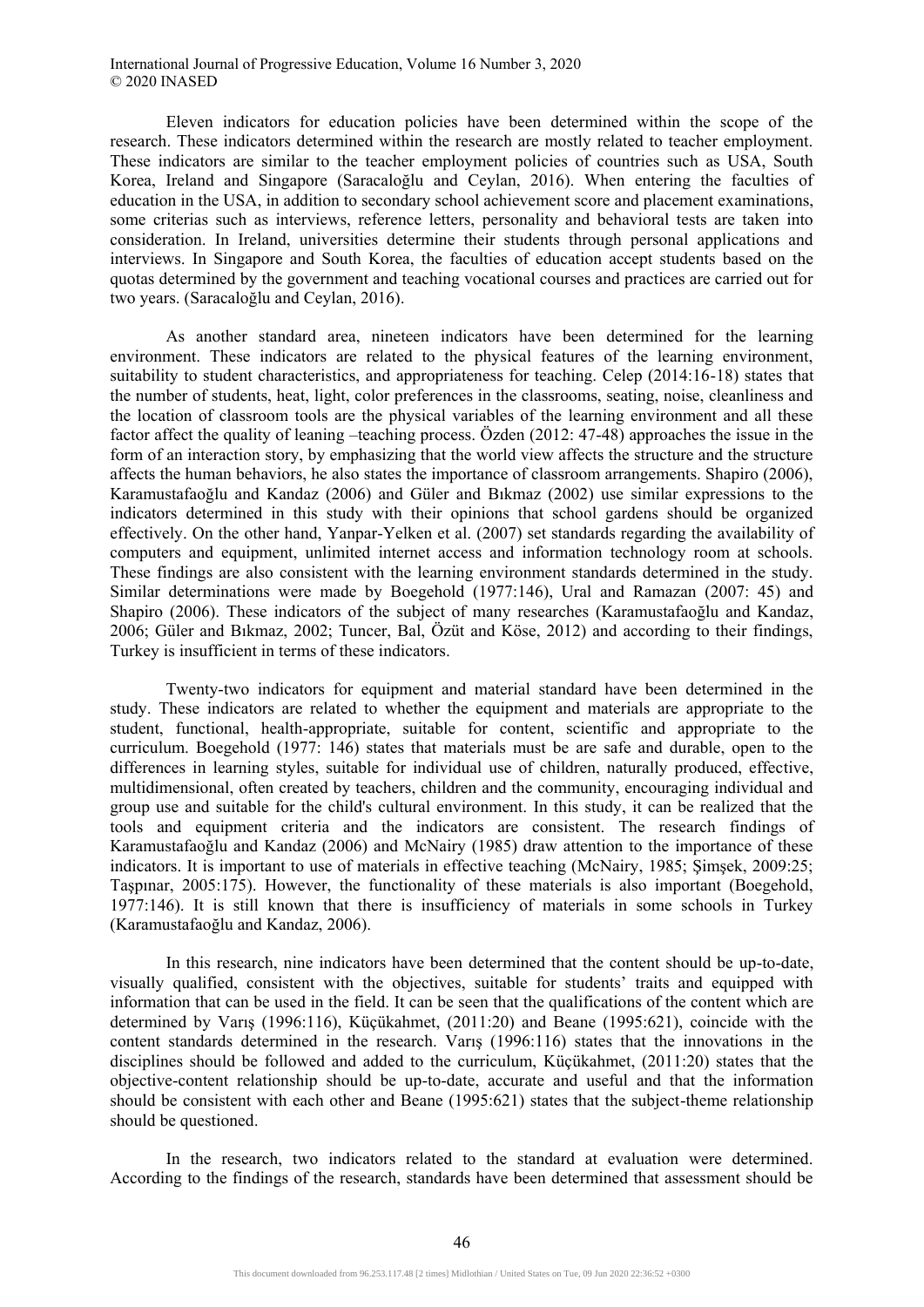applied not only to gain a final product but also to recognize and improve the student. Hotaman (2010) states that instead of classical measurement and evaluation techniques which are result-oriented, it is vital to give priority to process and performance evaluation techniques which will provide the opportunity to recognize and evaluate the student and provide a democratic education and this statement supports the research findings. When the standards related to the course are examined, it is seen that there are some statements about the duration of the course and breaks. Some researches conducted (Osmanoğlu and Yaşa, 2018; Sezgin and Duran, 2010) support these findings. Fidan (2012:110) stated that each student is responsible for their own learning, and according to Alkan (2011:100) it is important to determine the quality of students and these claims match with learning standards determined by Bacanlı (2018:197) and Kılıç (2002) and with the standards of this research.

In addition to all these standard areas, eight indicators related to the standards for learning have been determined. It has been observed that these indicators determined for learning consist of cognitive and affective characteristics such as students' interest in learning, having a specific purpose, self-management, explaining the basic concepts and having student input behaviors. Fidan (2012: 110) emphasizes that no one can realize the learning for another and also states that the student is responsible for his / her own learning. Similarly, Bacanlı (2018:197) describes factors such as readiness specific to humankind, maturation, motivation and attention as learning factors that affect learning. In addition, Kılıç (2002) states that general readiness and anxiety, readiness to learn, age, intelligence, physiological status and transfering of previous learning are some of the learner factors. Alkan (2011:100) emphasizes that the aim of the teaching system is to take the student from an initial behavior and to the target behavior, and after determining the goals to be achieved in the system, the quality of the student should be determined. Fidan (2012: 102) also states that knowing the preknowledge and attitudes of the individual who starts the learning-teaching process will affect the teaching. These views support the learning indicators determined in the research.

The number of indicators developed for the curriculum is eleven. In this research, when the standards determined for the curriculum are analyzed, it can be said that a curriculum structure generally focuses on the student, adopts the individual as basic principle and gives importance to culture and values. Confirming these indicators, Boegehold (1977: 146) states that curriculum should be organized in a way that will enable individuals to develop in a mutual respect in a helpful atmosphere and provide situations to make students actively participate in experimentation, exploration and make them work with other children, making in a learning community. Yanpar-Yelken et al. (2007) stated that the curriculum should be practical. In support of these views, Hotaman (2010) focuses on a democratic curriculum and the education based on such a program must be student-oriented, allow the students to express themselves, enable students to gain democratic attitudes and values, allow them to share and solidarity and provide equal opportunities.

By reflecting the expert opinion that some standards should exist in education, findings of this research are supported by some studies in the literature. In general, it is known that students with high socioeconomic status are provided more opportunities and investments at schools while in regions where poor families live have insufficient support (Arıkan, 2016; Stevens, 1993; Meyers and Rogers, 2014; Banicky, 2000; Eryaman, 2007). While Arıkan (2016) states that equalizing learning opportunities will increase success of students, it is stated by the National Education Standards and Improvement Committee (NESIC) that by providing standardization of learning opportunities, all students will be provided with resources, implementation and all necessary conditions and fairness; therefore, equality in education will be provided (Dougherty, 1996). These views have emphasized the importance of standards-based teaching once again. The established standards can shed light on the unfair conditions in the school and the system that limit the equal access of students to a high quality education. (University of California (UCLA/IDEA, 2019). In addition, these standards can provide criteria that can measure both individual and system progress and may help to save resources and time (National Committee of Standards and Testing (NCEST), 1992:4). Banicky (2000) emphasizes that there is an agreement on the necessity in the standardization of curriculum, teaching quality, time, resources and school physical conditions. Schwartz (1995) states that to provide equal opportunities to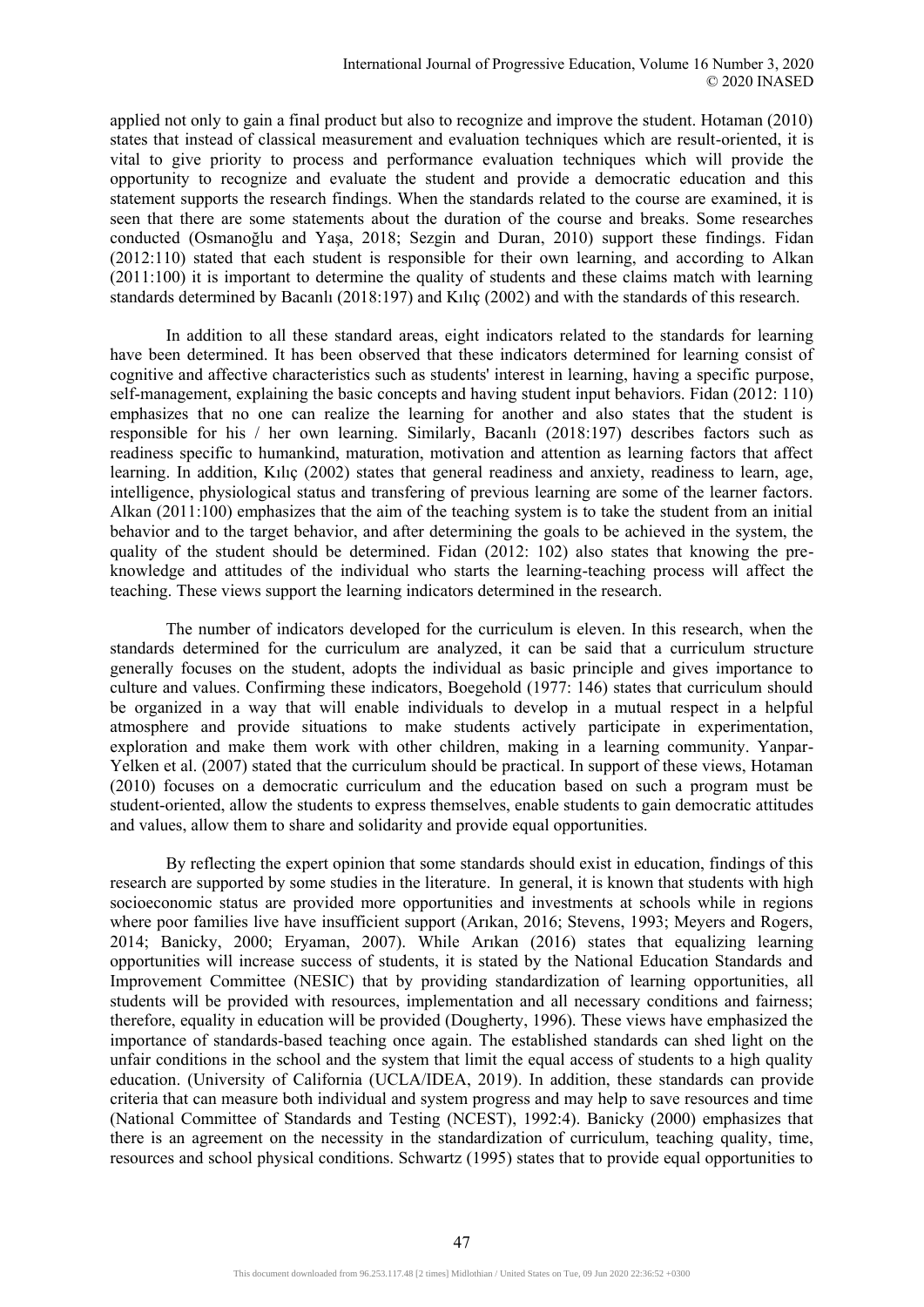the students, standards should be shaped in terms of curriculum, time, teacher competencies, school facilities and resources, school environment and culture and assisted services.

Within the scope of the research, it can be seen that these standards and indicators agreed by the expert group independently from each other largely correspond to the national and international literature. Two conclusions can be reached from this result. The first of all, there is an acceptance of a standards-based understanding of education in the literature of education. The experts do not reject a standards-based structure in education and they set numerous standards and indicators on this subject. Secondly, it can be realized that the standards and indicators determined in this research are compatible with the literature studying other sample and universe. From this point on, what needs to be done is to evaluate the current situation in terms of these standards. As a result of these evaluations, a diagnostic study can be carried to find out which standards exist and which level they are. Besides, it can be discussed what can be done for missing or inadequate indicators. These standards and indicators, which are encountered in many countries around the world, can also be used in international comparisons.

### **REFERENCES**

- AITSL, (2018). Australian professional standards for teachers. (https://educationstandards.nsw.edu.au/wps/wcm/connect/8658b2fa-62d3-40ca-a8d9- 02309a2c67a1/australian-professional-standards-eachers.pdf?MOD=AJPERES&CVID; Acces Date: 28 January 2019).
- Akalın-Akdağ, G. (2009). *İlköğretim okul müdürlerinin öğretimsel liderlik davranışlarının yeni ilköğretim müfredatının uygulanmasındaki etkililik düzeyi.* Unpublished Master's Thesis, Afyon Kocatepe University Institute of Social Sciences, Afyon.
- Alkan, (2011). *Eğitim Teknolojisi* (8. Edition). Ankara: Anı Publishing.
- Arıkan, S. (2016). Türkiye'deki öğrencilerin öğrenme fırsatları ve matematik performansları arasındaki ilişki. *Mustafa Kemal University Institute of Social Sciences Journal, 13*(36), 47- 66.
- Bacanlı, H. (2018). Eğitim Psikolojisi. Ankara: Pegem Akademi Publishing.
- Baker, E.L. (1992). Issues in policy, assessment, and equity*. In Proceedings of the second national researchsymposium on limited English proficient student issues: Focus on evaluation and measurement.* Volume 2.Washington, DC: U.S. Department of Education, Office of Bilingual Education and Minority Languages Affairs.
- Bakioğlu, A. and Baltacı, R. (2010). *Akreditasyon, Eğitimde Kalite.* Ankara: Nobel Publishing.
- Banicky, L. (2000). Opportunity to learn. College of Human Resource, Education, and Public Policy, University of Delaware, Education Policy Brief, vol. 7.
- Barton, P. E. (2009). National education standards: getting beneath the surface. policy ınformation perspective. *Educational Testing Service*. (http://www.ets.org/Media/Research/pdf/PICNATEDSTAND.pdf; Acces Date: 15 February 2019).
- Beane, J. A. (1995). Curriculum integration and the disciplines of knowledge. *The Phi Delta Kappan*, 76(8), 616-622.
- Bellour, L. (2017). The competency based approach and its discontents in the algerian secondary schools. *Développement Des Sciences Sociales, 10*, 57-79.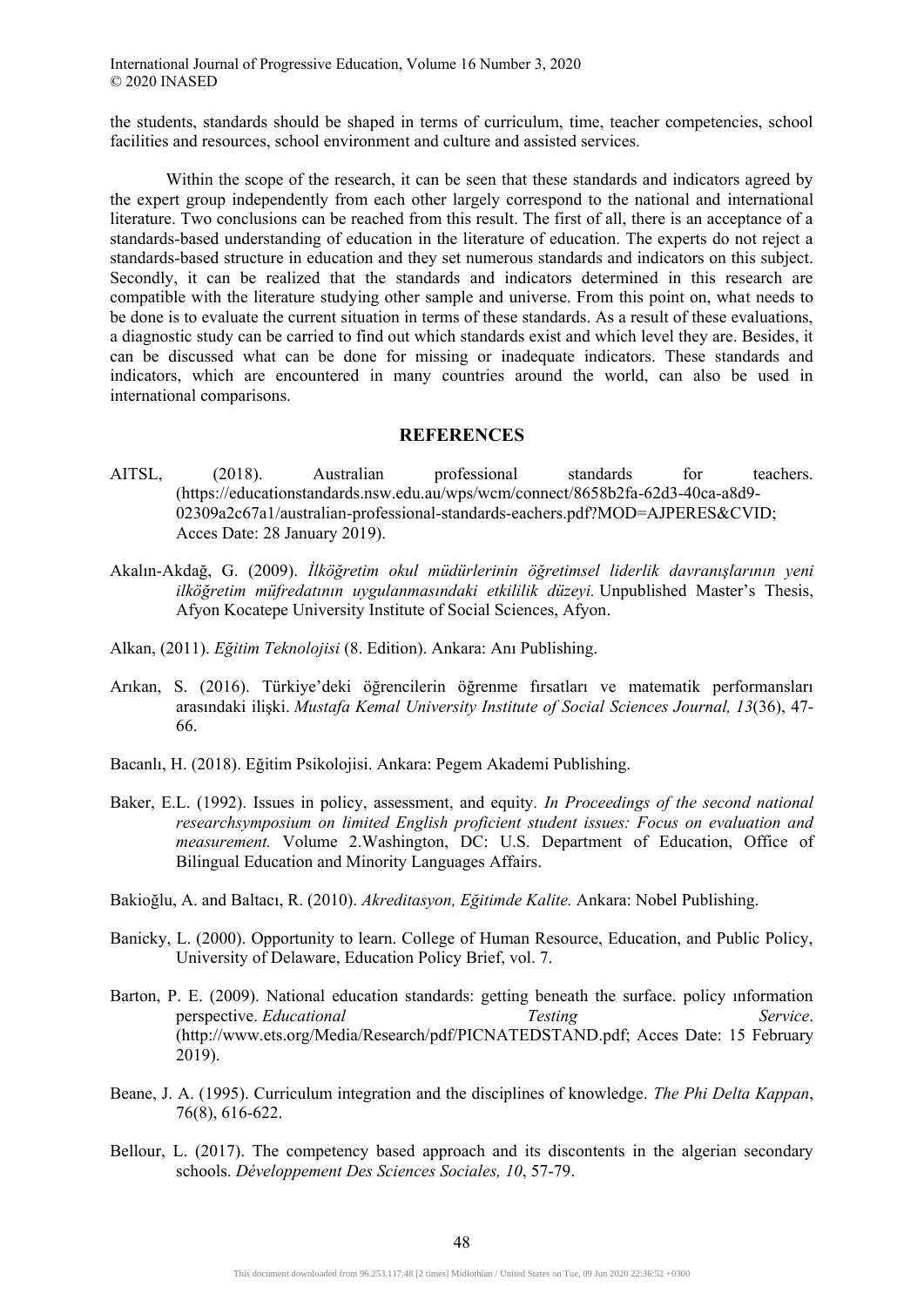- Beltekin, N., Şahin Özdemir, B., Yılmaz, G., Akkalkan, H. and Cemaloğlu, N. (2013). Ortaöğretim kurumları standartları. *Uşak University Social Sciences Institude journal*, 6(2), 291-312.
- Boegehold, B. D. (1977). *Education before five:* A Handbook on Preschool Education.
- Bozkurt, S., and Aslanargun, E. (2015). Öğretim sürecinin yönetimi ve öğrenci başarısının değerlendirilmesine yönelik okul müdürlerinin öğretim liderliği davranışları. *Journal of Education and Humanities: Theory and Application*, 6(11), 151-174.
- BSI, (2018). Standart nedir. (https://www.bsigroup.com/tr-TR/Standartlar/Standartlar-Hakkinda-Bilgiler/Standart-Nedir/; Acces Date: 10 Februray 2019).
- Büyüköztürk, Ş., Kılıç-Çakmak, E., Akgün, Ö.E., Karadeniz, Ş. and Demirel, F. (2015). *Bilimsel Araştırma Yöntemleri* (19. Edition). Ankara: Pegem Akademi Publishing.
- Can, N. (1998). Öğretmen ve yöneticinin etkililiğinin öğretimdeki rolü. *Educational Management in Theory and Practice, 13*(13), 55-69.
- Carmichael, S. B., Martino, G., Porter-Magee, K., and Wilson, W. S. (2010). *The state of state standards-and the common core-in 2010.* Washington, DC: Thomas B. Fordham Institute.
- CCSS, (2018). Common Core State Standards for Englısh Language Arts & Literacy in History/Social Studies, Science, and Technical Subjects: (http://www.corestandards.org/wpcontent/uploads/ELA\_Standards1.pdf; Acces Date: 1 Febryary 2019).
- CDE, (2011). Colorado Teacher Quality Standards.
- (https://www.cde.state.co.us/sites/default/files/documents/educatoreffectiveness/downloads/colorado\_ quality standards for teachers.pdf; 05 Şubat 2018 tarihinde erişilmiştir).
- Celep, C. (2014). *Sınıf yönetiminde kuram ve uygulama* (7. Edition). Ankara: Nobel Akademi Publishing
- Çağlar, İ. and Kılıç, S. (2008). *Kalite güvence standartları* (Improved 3. Edition). Ankara: Nobel Publishing.
- Darling-Hammond, L. (1999). *Reshaping Teaching Policy, Preparation, and Practice. Influences of the National Board for Professional Teaching Standards*. (Washington, DC, AACTE Publications).
- Das, M., El-Sabban, F. and Bener, A. (1996). Student and faculty perceptions of the characteristics of an ideal teacher in a classroom setting. *Medical Teacher, 18*(2), 141-146.
- Demirel, Ö. (2011). *Kuramdan Uygulamaya Eğitimde Program Geliştirme* (16. Edition). Ankara: PegemA Publishing.
- Departmen for Education, (2013). Teachers' standards guidance for school leaders, school staff and governing bodies. (https://www.gov.uk/government/publications/teachers-standards; Acces Date: 20 June 2018).
- Departmen for Education, (2016). National standards of excellence for headteachers, Departmental advice for headteachers, governing boards and aspiring headteachers. (https://www.gov.uk/government/publications/national-standards-of-excellence-forheadteachers; Acces Date: 20 June 2018).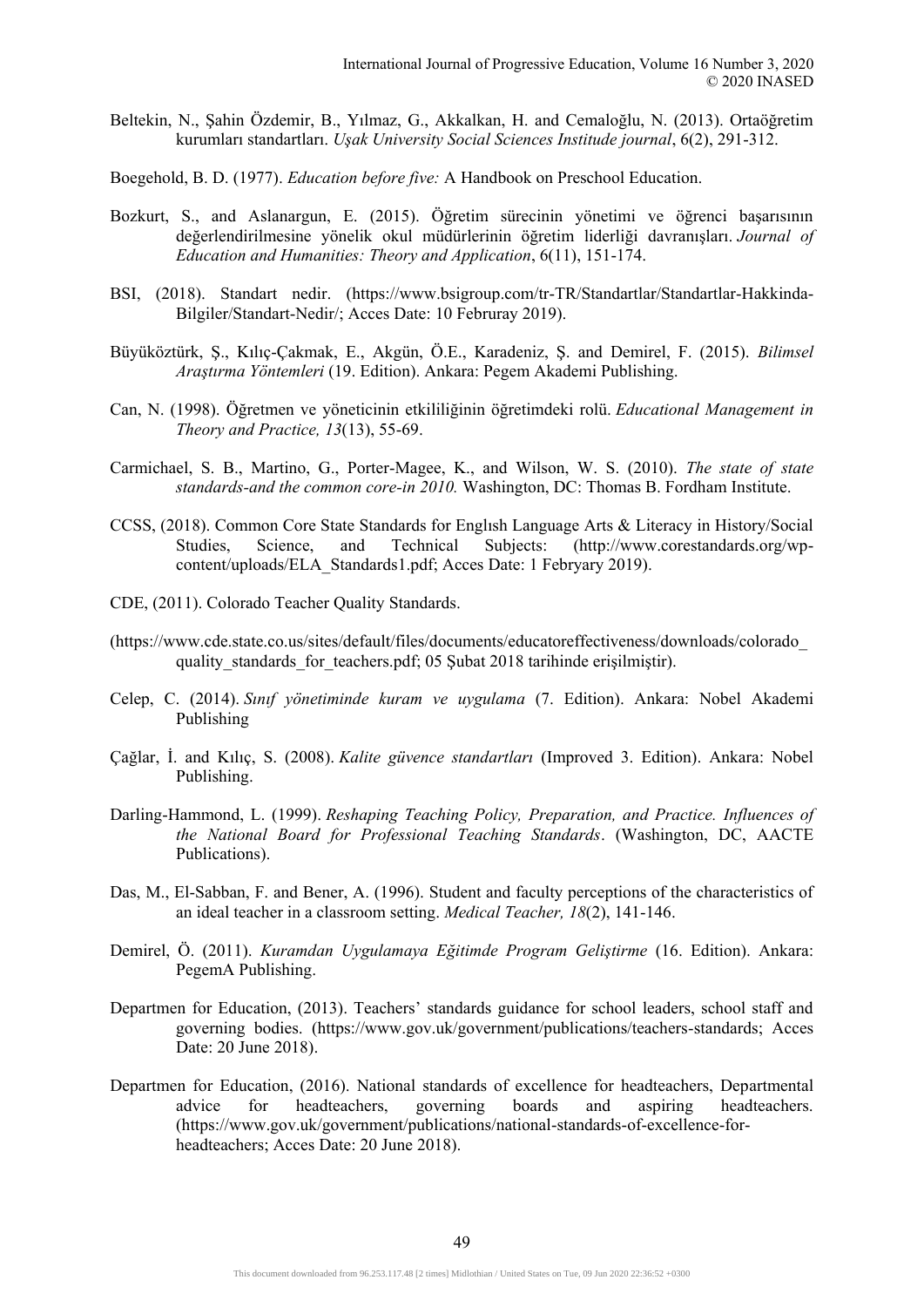- Departmen for Education, (2016b). National standards of excellence for headteachers, Departmental advice for headteachers, governing boards and aspiring headteachers. (https://www.gov.uk/government/publications/national-standards-of-excellence-forheadteachers; Acces Date: 20 June 2018).
- Doherty, G. D. (Ed.). (2003). *Developing quality systems in education*. London Routledge.
- Dolu, A. (2018). 2015 Mathematical analysis of equal opportunities in education in Turkey through PISA results. *Suleyman Demirel University Journal of Faculty of Economics & Administrative Sciences,* 23(3), 923-935.
- Dougherty, K. J. (1996). Opportunity-to-learn standards: A sociological critique. *Sociology of Education*, 40-65.
- Erişen, Y. (2003). Toplam kalite sistemini oluşturmada temel aşama: Standartların belirlenmesi. *Turkish Educational Sciences Journal*, 1(3), 285-301.
- Eryaman, M. Y. (2007). From reflective practice to practical wisdom: Toward a post-foundational teacher education. *International Journal of Progressive Education*, *3*(1), 87-107.
- European Commission, (2009). Common European principles for teacher competences and qualifications. (http://www.pef.uni-lj.si/bologna/dokumenti/eu-common-principles.pdf; Access Date: 20 February 2019).
- Fidan, N. (2012). *Okulda Öğrenme ve Öğret*me (3. Edition). Ankara: Pegem Akademi Publishing.
- Göksoy, S. (2014). Eğitim Sistemlerinde Kalite Standartları ve Kalite Standart Alanları. *21. Yüzyılda Eğitim ve Toplum,* 3(7), 85-99.
- Great Schools, (2015). Why are standards important? (https://www.greatschools.org/gk/articles/whyare-standards-important/; Access Date: 14 December 2018).
- Güler, D. and Bıkmaz, F. H. (2002). Anasınıflarda fen etkinliklerinin gerçekleştirilmesine ilişkin öğretmen görüşleri. *Educational Sciences and Applications*, 1(2), 249-267.
- Hotaman, D. (2010). Demokratik eğitim: Demokratik bir eğitim programı. *Journal of Theoretical Education*, *3*(1), 29-42.
- Kahramanoğlu, R. (2014). *Öğretmen yetiştiren kurumlara öğrenci seçiminde kullanılacak giriş standartları ve bu standartların nasıl ölçülebileceği üzerine bir araştırma*. Unpublished Phd Thesis, Gaziantep University Institude of Educational Sciences.
- Karamustafaoğlu, S. and Kandaz, U. (2014). Okul öncesi eğitimde fen etkinliklerinde kullanılan öğretim yöntemleri ve karşılaşılan güçlükler. *Gazi University Journal of Education Faculty*, *26*(1), 65-81.
- Karasar, N. (2009). *Bilimsel Araştırma Yöntemleri.* Ankara: Nobel Publishing.
- Kılıç, M. (2002). Öğrenmenin doğası. Binnur Yeşilyaprak (Ed.), *Gelişim ve Öğrenme Psikolojisi* (2. Edition)(p.166-195). Ankara: Pegema Publishing.
- Küçükahmet, L. (2011). *Öğretim ilke ve yöntemleri* (25. Edition). Ankara: Nobel Publishing.
- Lachat, M. A. (1994). *High standards for all students*: Opportunities and challenges. New Hampshire: Center For Research Management.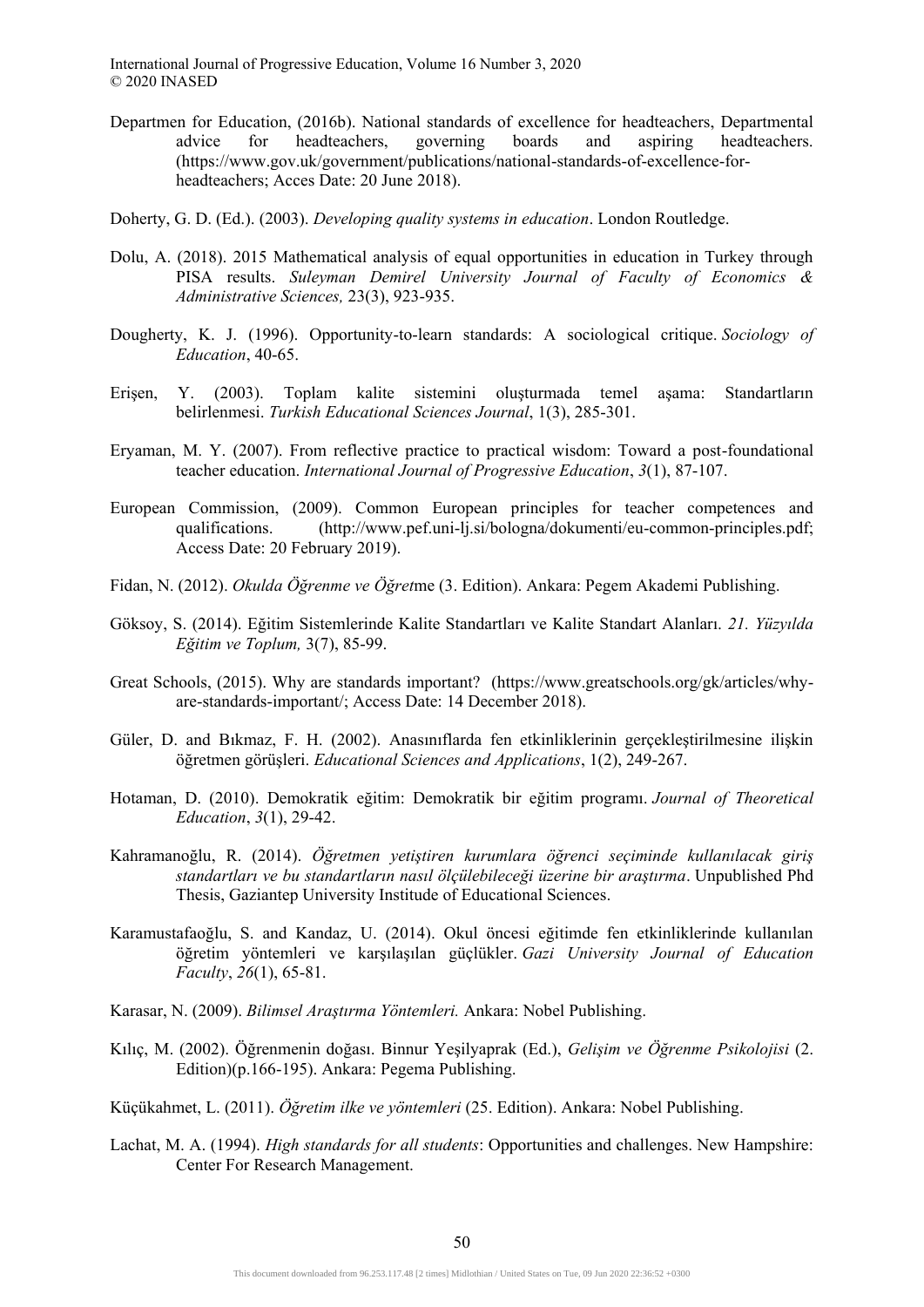- Malone, B. G. and Nelson, J. S. (2006). Standards-based reform: Panacea for the twenty-first century? *Educational Horizons*, *84*(2), 121-128.
- McNairy, M. R. (1985). Sciencing: science education for early childhood. *School Science and Mathematics*, 85(5), 383-393.
- MEB, (2015). Okul öncesi eğitim ve ilköğretim kurumları standartları kılavuz kitabı, yöneticiler, öğretmenler, maarif müfettişleri ve uzmanlar için kavramsal temeller ve uygulama. (https://tegm.meb.gov.tr/meb\_iys\_dosyalar/2015\_04/09112933\_kurumstandartlarklavuzkitap .pdf; Acces Date: 19 February 2019).
- Meyers, H. W. and Rogers, J. D. (2014). Equity of Opportunity to Learn, Spending and Student Achievement: A Statewide Analysis. *Paper presented at American Educational Research Association Conference*, Philadelphia, USA.
- NCEST (1992). *Raising standards for American education.* Wahington DC: US Government Printing Office.
- NDESPB. (2017). Program approval standards. (https://www.nd.gov/espb/; Acces Date: 5 February 2018).
- NPBEA, (2015*). Professional Standards for Educational Leaders.* Reston, VA: Author. (http://npbea.org/wp-content/uploads/2017/06/Professional-Standards-for-Educational-Leaders 2015.pdf; Acces Date: 10 March 2018).
- NRC, (1996). *National science education standards.* Washington, DC: National Academic Press. (http://nap.edu/4962; Acces Date: 7 Februray 2018).
- NSTA, (2003). Standards for science teacher preparation. *Faculty Publications: Department of Teaching, Learning and Teacher Education*, 86.
- Osmanoğlu, A. E., and Yaşa, R. (2018). Lise öğrencilerinin okul ortamından beklentileri. *Electronic Turkish Studies,* 13(19), 1291-1312.
- Özdemir, S., and Sezgin, A. G. F. (2002). Etkili okullar ve öğretim liderliği. *Kyrgyzstan Manas Journal of Social Sciences*, *2*(3), 266-282.
- Özden, Y. (2012). Sııf içinde öğrenme öğretme ortamının düzenlenmesi, Emin Karip (Ed.). Sınıf Yönetimi. Ankara: Pegem Akademi Publishing.
- Pozo-Munoz, C., Rebolloso-Pacheco, E. and Fernandez-Ramirez, B. (2000). The "ideal teacher" implications for student evaluation of teacher effectiveness. *Assessment & Evaluation in Higher Education*, *25*(3), 253-263.
- Pring, R. (1992). Standards and quality in education. *British Journal of Educational Studies,* 40(1), 4- 22.
- Richardson, V. (1994). Standards and Assessments: What is their Educative Potential? In M.E. Diez, V. Richardson & P.D. Pearson (Eds), *Setting Standards and Educating Teachers: A National Conversation* (pp. 15–36). Washington, D.C.: American Association of Colleges for Teacher Education.
- Saracaloğlu, A.S., and Ceylan, V.K. (2016). Farklı ülkelerde öğretmen yetiştirme: ABD, Güney Kore, İrlanda, Singapur ve Türkiye. *The 4th International Congress on Curriculum and Instruction*, Antalya.